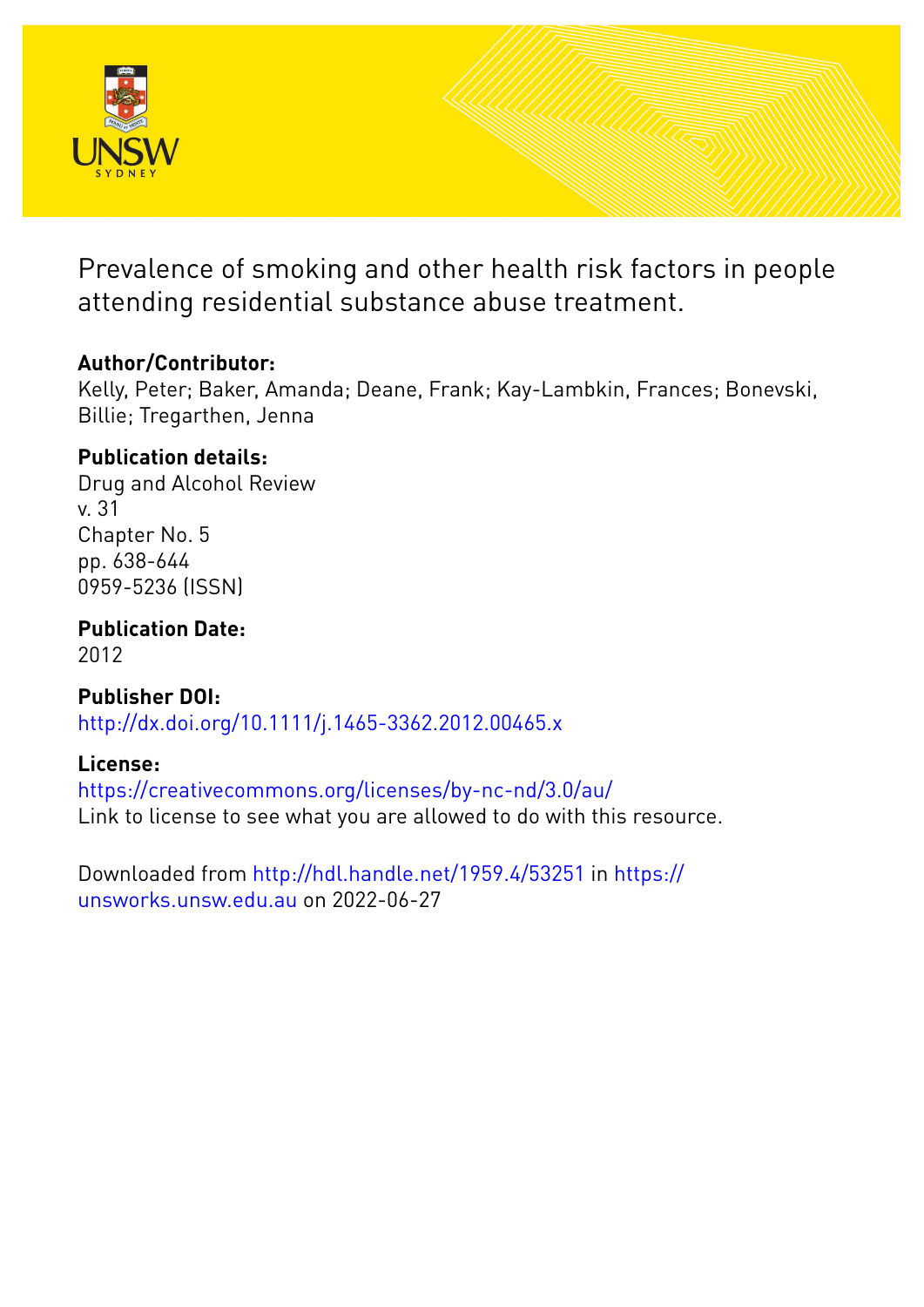This is a copy of the authors final peer-reviewed manuscript as accepted for publication. The article was published in Drug and Alcohol Review. This article may not exactly replicate the final version published in the journal. It is not the copy of record.

<http://onlinelibrary.wiley.com/doi/10.1111/dar.2012.31.issue-5/issuetoc>

### **Please cite:**

**Kelly, P. J.,** Baker, A. L., Deane, F. P., Kay-Lambkin, F. J., Bonveski, B., Tregarthen, J. (2012). Prevalence of smoking and other health risk factors in people attending residential substance abuse treatment. *Drug and Alcohol Review*. 31, 638-644.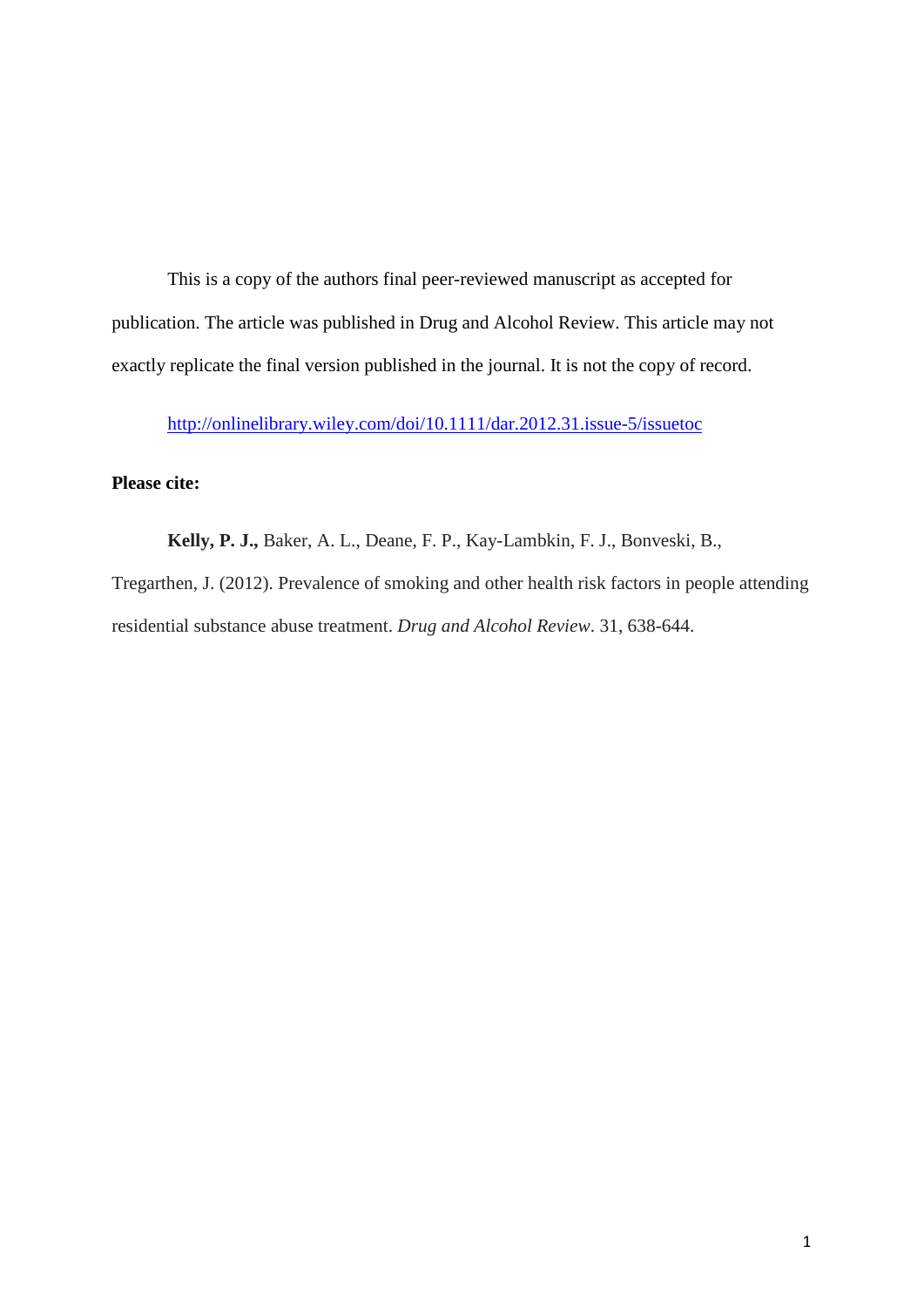Prevalence of smoking and other health risk factors in people attending residential substance abuse treatment

Peter J. Kelly<sup>1</sup>, Amanda L. Baker<sup>2</sup>, Frank P. Deane<sup>1</sup>, Frances J. Kay-Lambkin<sup>3</sup>, Billie Bonevski $^4$ , and Jenna Tregarthen $^1$ 

<sup>1</sup>Illawarra Institute for Mental Health, School of Psychology, University of Wollongong, Australia

<sup>2</sup> Centre of Brain and Mental Health Research, Faculty of Health, University of Newcastle

<sup>3</sup>National Drug and Alcohol Research Centre, University of New South Wales

<sup>4</sup> Priority Research Centre for Health Behaviour, School of Medicine and Public Health, University of Newcastle

Author for correspondence:

Author for correspondence: Peter J. Kelly, School of Psychology, University of Wollongong, Wollongong, NSW, Australia, 2500. Telephone: 02 4939 2382, Email: pkelly@uow.edu.au

Key Words: Smoking, residential rehabilitation, alcohol and substance abuse, The Salvation Army, and multiple health behaviour change.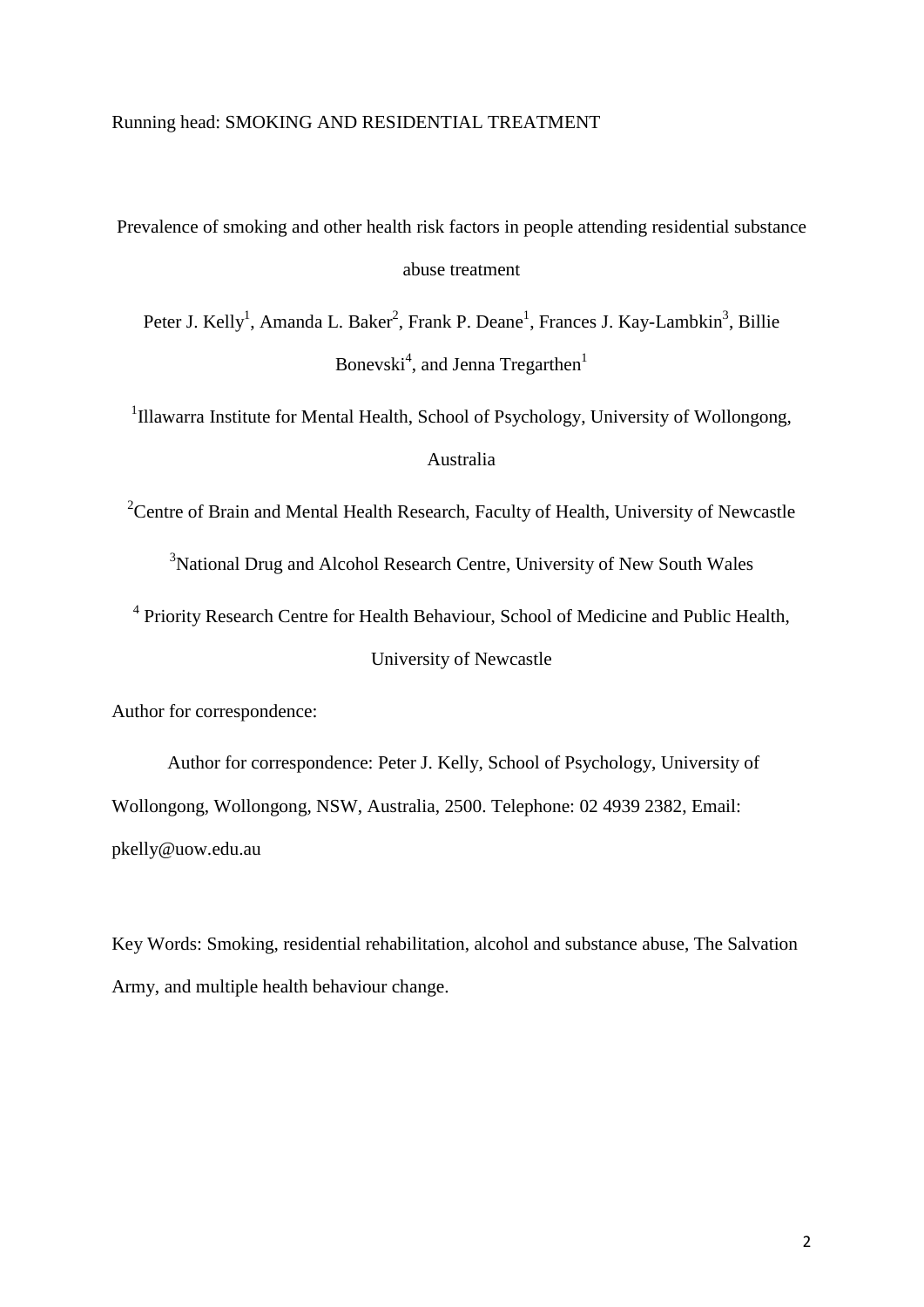Prevalence of smoking and other health risk factors in people attending residential substance

abuse treatment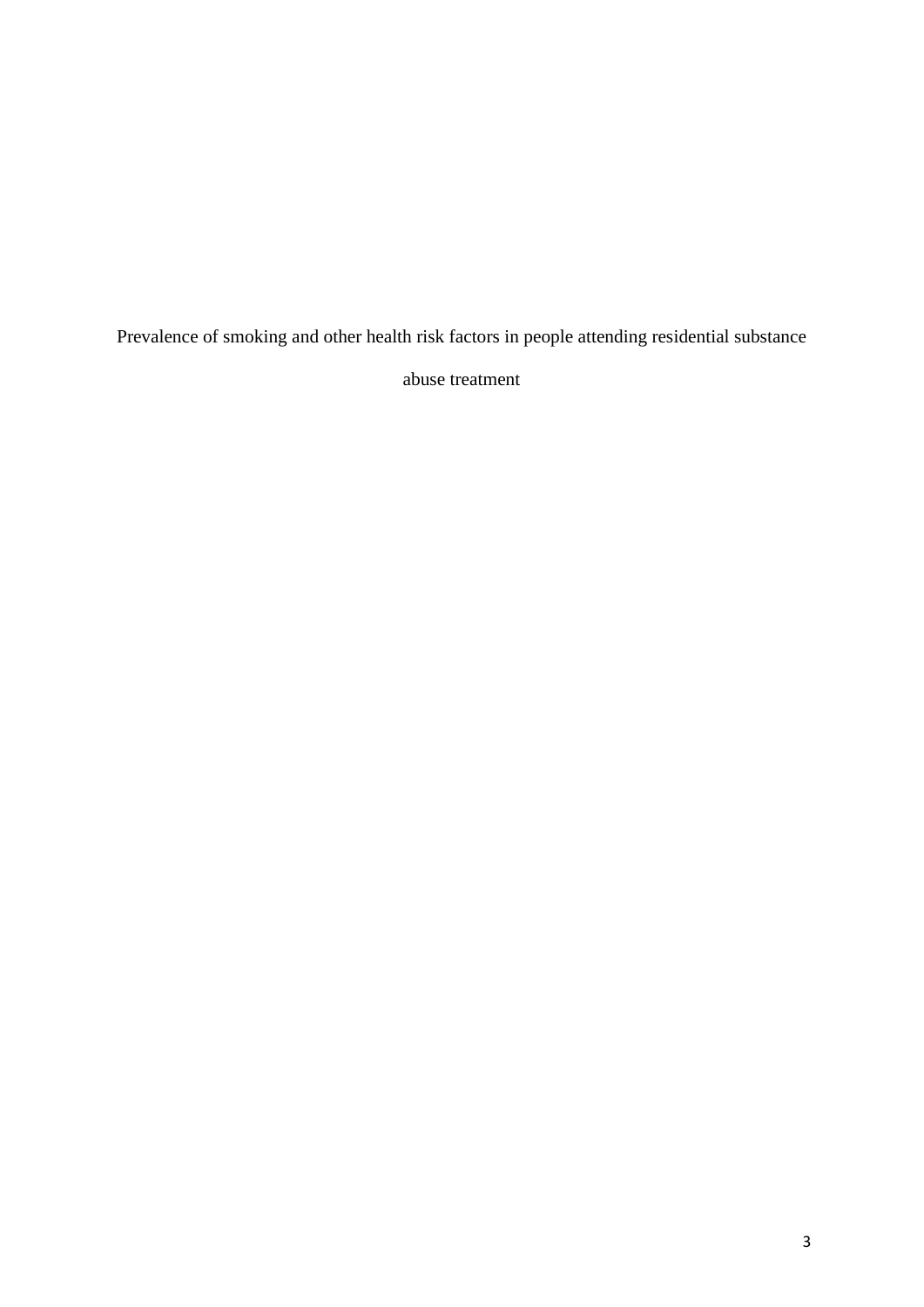#### Abstract

**Introduction and Aims:** People attending substance abuse treatment have an elevated risk of developing cardiovascular disease (CVD) and cancer. Consequently, there have been increasing calls for substance abuse treatment services to address smoking. The current study examined smoking behaviours of people attending residential substance abuse treatment. Additionally, the study examined rates of other potentially modifiable health risk factors for the development of CVD and cancer.

**Design and Methods:** A cross sectional survey was completed by participants attending Australian Salvation Army residential substance abuse treatment services ( $N = 228$ ). Rates of smoking, exercise, dietary fat intake, body mass index and depression were identified and compared to representative community populations. The relationship between length of treatment and changes in these variables was also examined.

**Results:** When compared to the Australian population, participants were much more likely to be current smokers. They also demonstrated higher rates of dietary fat intake, and having had a previous diagnosis of a depressive disorder. Encouragingly, participants were more likely to be engaging in regular exercise. Over a third of all smokers reported having increased their smoking since attending the residential program, with correlational analysis suggesting that nicotine dependence was increasing the longer participants were in treatment.

**Discussion and Conclusions:** People attending substance abuse treatment demonstrate extremely high rates of smoking (77%). With the large majority of participants demonstrating multiple risk factors for CVD, it is important that residential services consider strategies to address smoking and the other potentially modifiable health risk factors in an integrated fashion.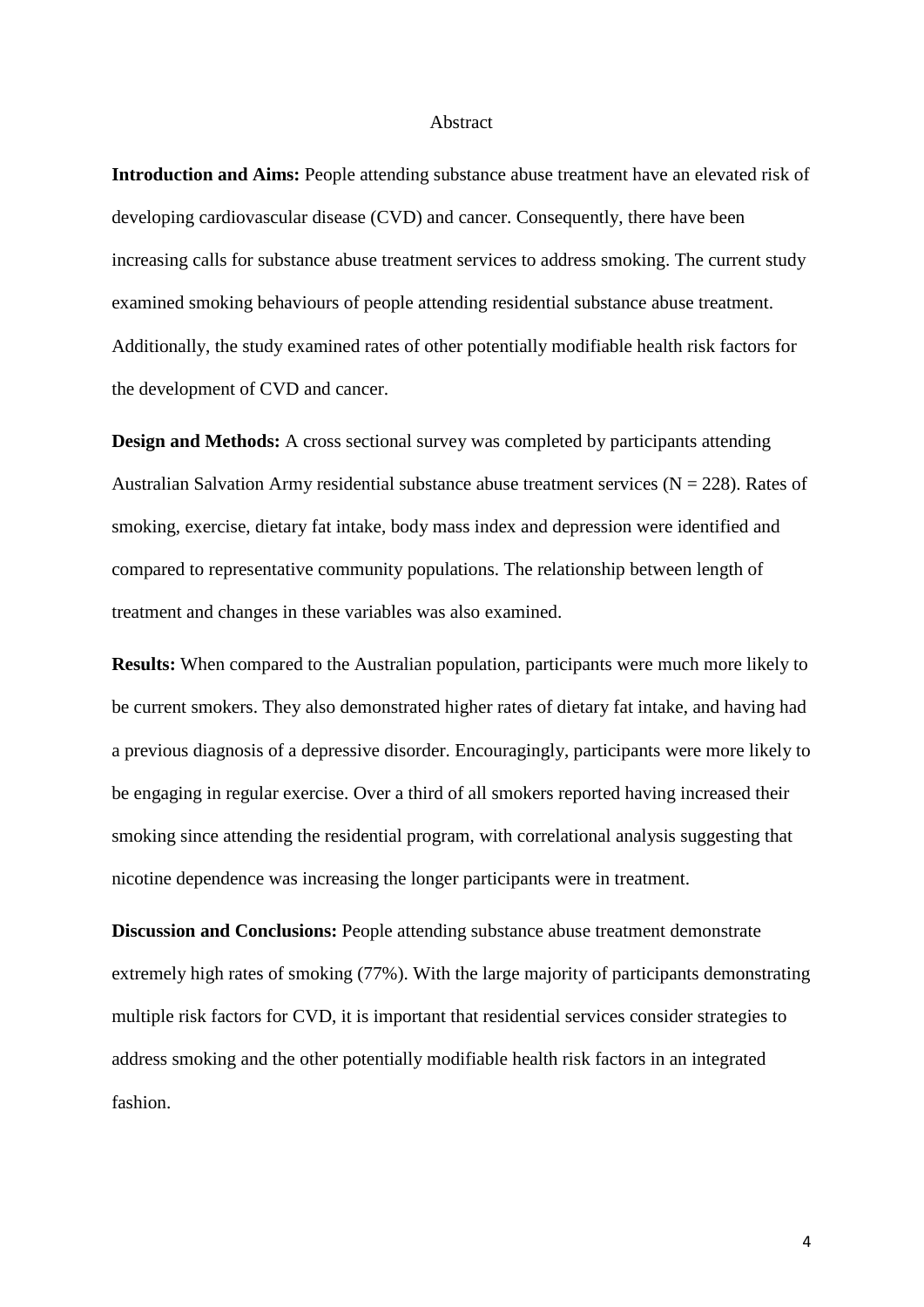# Prevalence of smoking and other health risk factors in people attending residential substance abuse treatment

People with a history of alcohol or substance abuse problems have higher rates of smoking than the general population [\(1\)](#page-14-0). They also tend to smoke substantially more cigarettes each day, and have higher rates of nicotine dependence [\(2\)](#page-14-1). In populations with a history of substance abuse problems, tobacco-related causes of death account for higher rates of mortality than alcohol-related causes of death [\(3\)](#page-14-2). Yet, drug and alcohol treatment providers have traditionally been poor at addressing smoking. For example, in a 2005 Australian survey, substance abuse treatment providers estimated that only 32% of patients received 'adequate smoking advice' [\(4\)](#page-14-3). Researchers have been increasingly recommending the implementation of smoking cessation interventions within substance abuse treatment [\(5-](#page-14-4) [7\)](#page-14-4). However, it is not clear if residential substance abuse services are now addressing smoking as part of routine care.

Along with alcohol abuse and smoking, poor dietary habits and low levels of physical activity have been identified as common risk behaviours for the development of both CVD and cancers [\(8\)](#page-14-5). Participant surveys indicate that once people access residential treatment they tend to report concerns with unhealthy weight gain and the development of obesity [\(9\)](#page-15-0). Both neurobiological theories of obesity [\(10\)](#page-15-1) and participant interviews [\(9\)](#page-15-0) suggest that highfat diets may be used as a substitute for substance use during recovery. More comprehensive data are needed to examine the prevalence of unhealthy eating amongst substance abuse populations. Likewise, there has been limited research examining exercise habits of people with a history of substance abuse problems. Exercise has been promoted as an important component of substance abuse treatment [\(11-13\)](#page-15-2), but it is not clear how frequently people attending residential substance abuse services actually engage in regular moderate to vigorous exercise. It is likely that the consumption of high fat diets and low levels of physical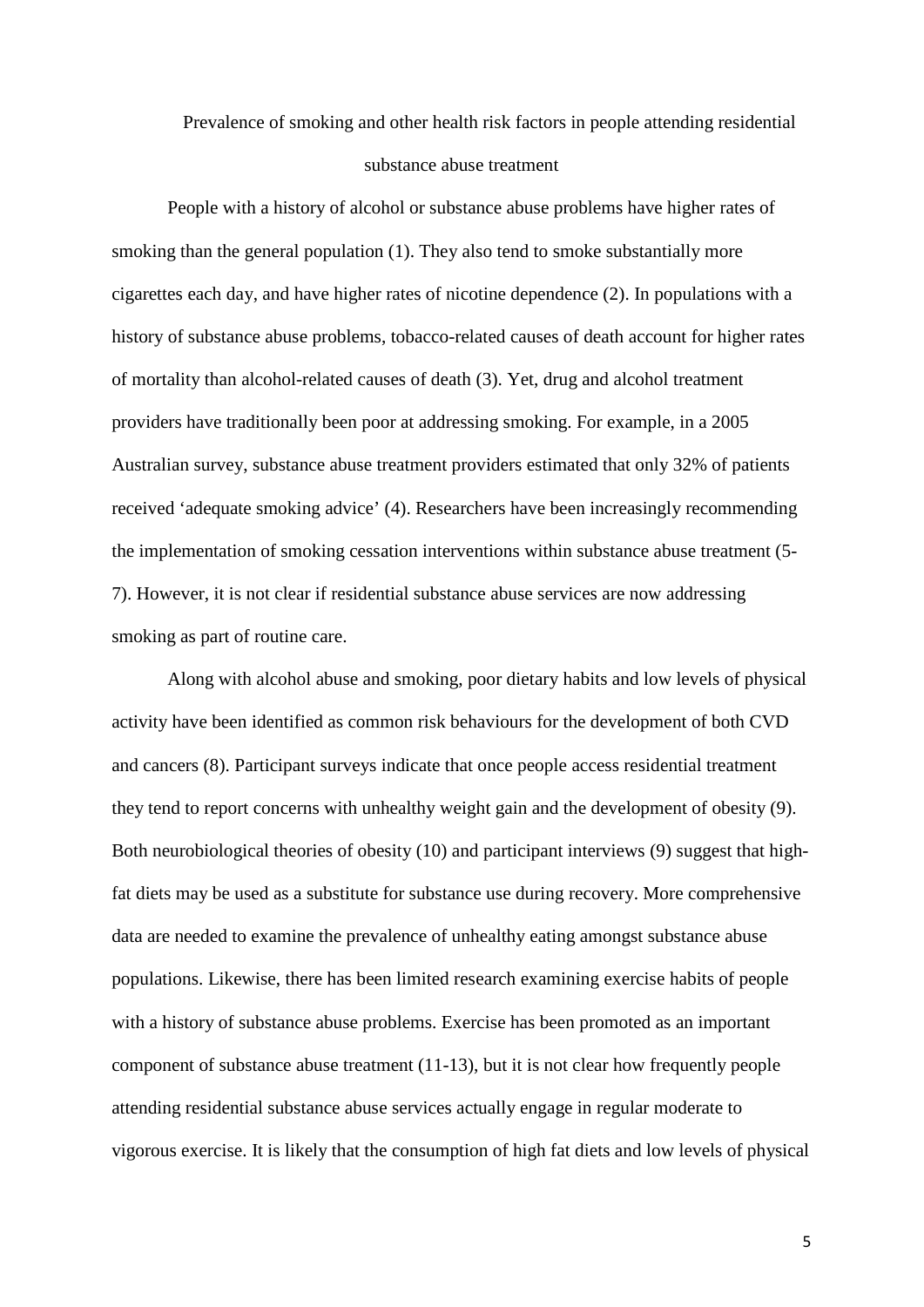activity contributes to unhealthy weight gain in people attending residential substance abuse treatment. Whilst this weight gain is a risk factor for CVD and cancer in itself [\(8\)](#page-14-5), it is also likely to significantly influence patient decisions to stop smoking as fear of weight gain is a significant barrier to people quitting [\(14\)](#page-15-3).

The aim of the current study was to examine smoking behaviours of people attending The Salvation Army residential substance abuse services. The study also examined the dietary fat intake and exercise habits of participants. Self reported Body Mass Index (BMI) and a previous diagnosis of depression were also included as these are known risk factors for CVD [\(15\)](#page-15-4). Rates were compared to large community Australian populations. The study also examined the potential relationship between length of stay and participants' risk factors.

### Method

#### *Participants*

A total of 246 people were approached to complete the survey. All participants were attending residential substance abuse treatment at one of eight Australian Salvation Army Recovery Service Centres. These programs were located across Queensland, New South Wales and the Australian Capital Territory. The treatment program is up to 10-months in length and is operated in the form of a modified therapeutic community. Approximately 25 to 30% of participants attend these programs as a result of involvement with the criminal justice system. A requirement of attending these programs was that participants remain abstinent from alcohol and other substances of abuse, but they could continue to smoke cigarettes. *Procedures*

The researchers visited each of the sites and provided a brief presentation to the residents regarding the study. Residents were informed that participation was entirely voluntary and that the questionnaire was anonymous. The University of Wollongong Human Research Ethics Committee provided approval to conduct the study.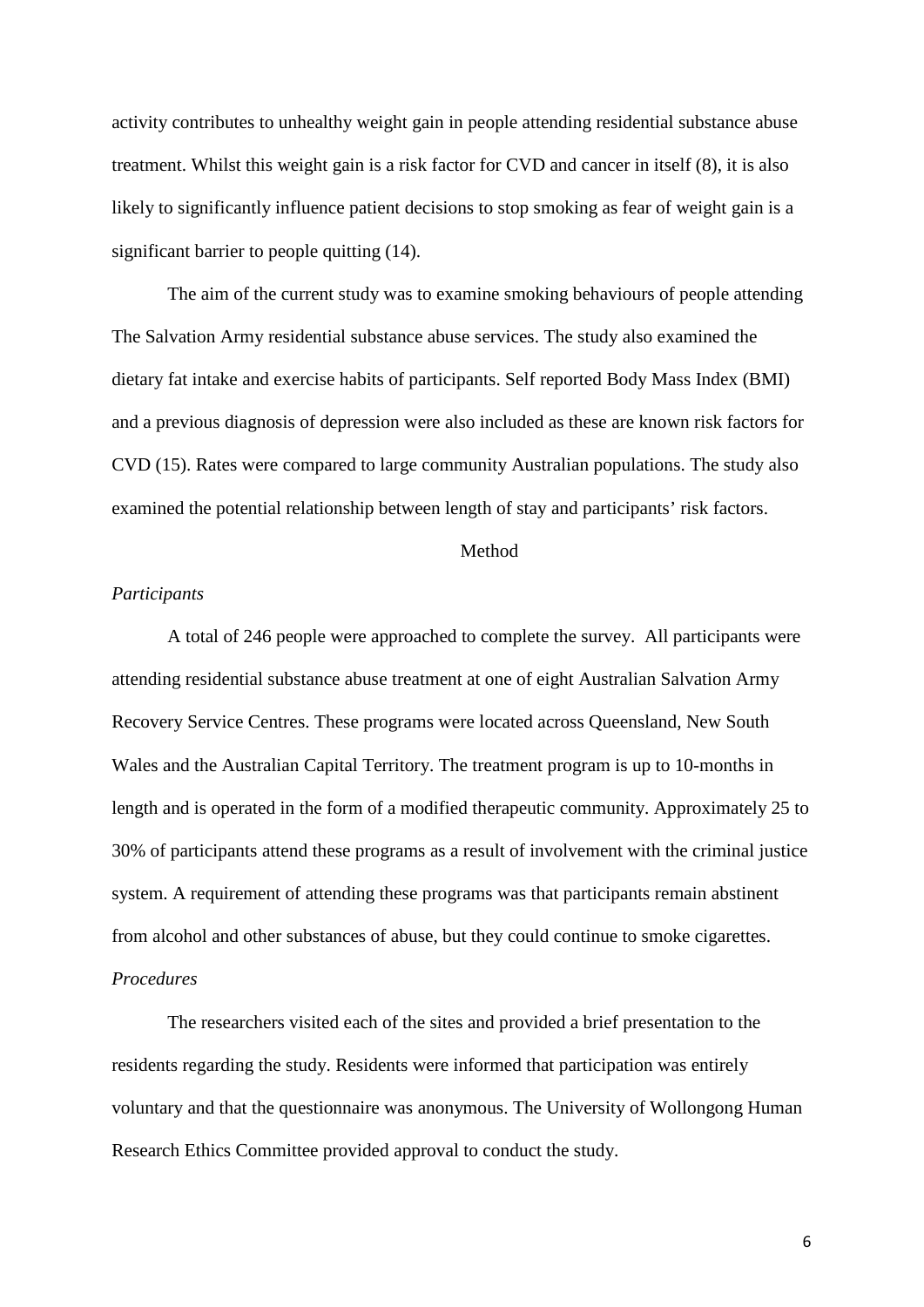#### *Measures*

Participants completed a detailed questionnaire composed of the following areas:

*Background Information:* This included demographic details such as gender, age and the length of time that the participant had been attending the Recovery Service Centre. Participants also indicated their primary substance of abuse, years they have had substance abuse problems, and whether they have previously received substance abuse treatment (Yes or No). Participants were also asked if they had "previously received treatment for a mental health problem" (Yes or No) and to identify any previous mental health diagnoses.

#### *Smoking*

Participants were asked if they currently smoke tobacco products (Yes or No), the age that they first began smoking, the number of cigarettes they smoked in the last twenty-four hours, and whether they had previously made quit attempts (Yes or No). To examine changes in smoking, participants were also asked if they have smoked "more cigarettes than I normally would", "about the same number of cigarettes that I normally would", or "less cigarettes than I normally would" since attending the Recovery Service Centre. The Fagerstrom Test of Nicotine Dependence [\(FTND; 16\)](#page-15-5) was used to measure nicotine. This is a validated measure comprised of six items, with a total score ranging between 0 and 10. Scores can be categorised into four categories: 'low dependence' (1-2), 'low to moderate dependence' (3-4), moderate dependence (5-7), and 'high dependence (8-10). In the current study the FTND had adequate internal consistency, with a Cronbach's alpha of 0.61. *Diet, exercise, BMI and depression*

The Short Fat Questionnaire [\(SFQ; 17\)](#page-15-6) was used as a measure of high fat dietary intake by participants. The SFQ is a brief, 17 item questionnaire that has been validated for Australian adults [\(17\)](#page-15-6). In the current sample the Cronbach alpha was 0.85. The selfadministered short version of the International Physical Activity Questionnaire [\(IPAQ; 18\)](#page-16-0)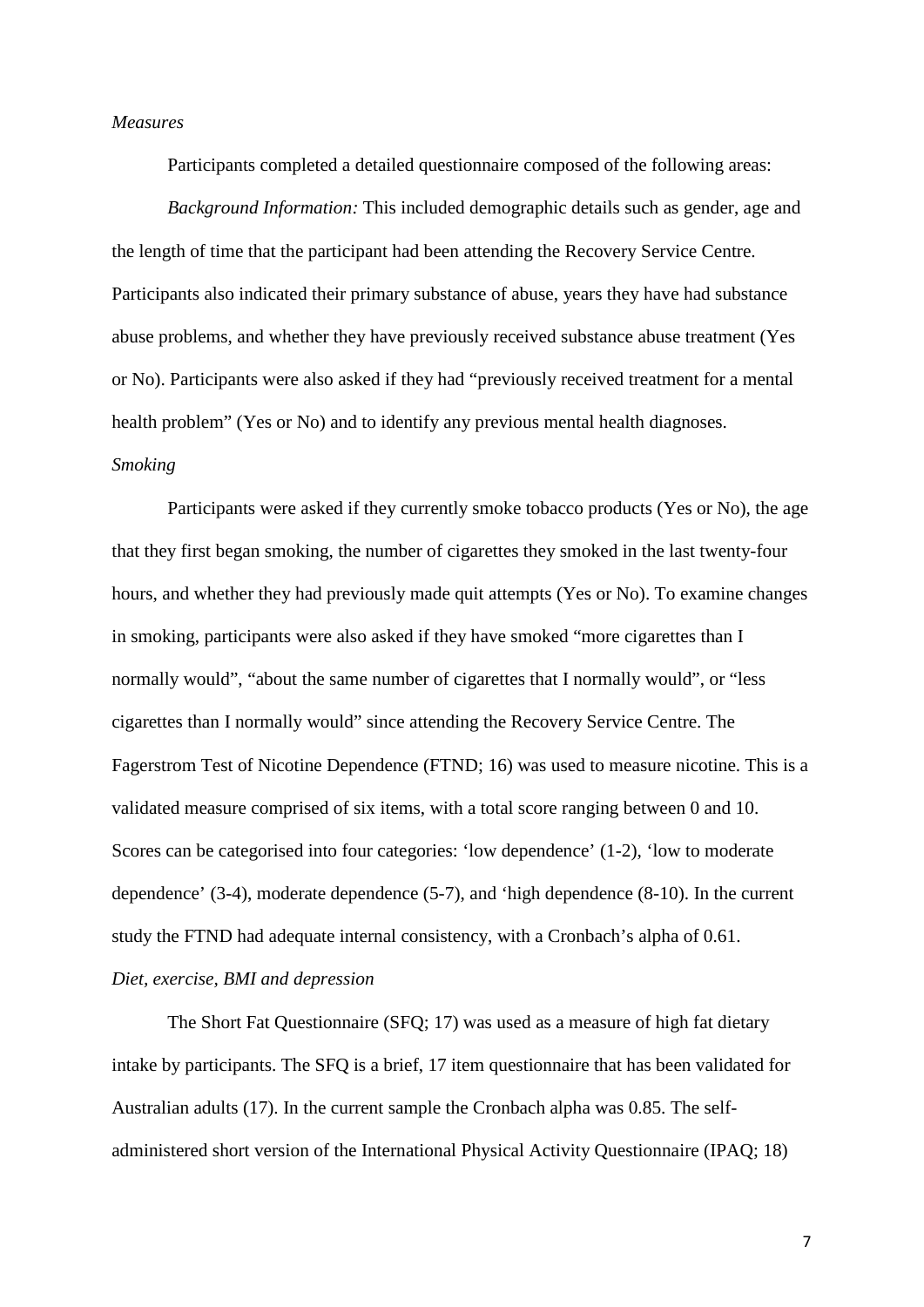was used to assess participant's exercise rates. It measures the frequency and duration of moderate and vigorous intensity exercise in the past 7-days. To facilitate comparison, scoring was based on the procedures used by the Australian National Health Survey [\(19\)](#page-16-1). BMI was calculated from participants self reported height and weight using the formula: weight  $(kg)/$ height  $(m)^2$ . Depressive symptoms were measured using the 7-item depression subscale of the Depression, Anxiety, Stress Scale-21 [\(DASS; 20\)](#page-16-2). The DASS is a widely used scale, measuring the participant's symptom distress over the past week. The Cronbach alpha for the depression scale in the current study was 0.94.

#### *Desire to change*

Participants were asked to indicate (Yes or No) if they were: "seriously thinking about quitting smoking", "seriously thinking of increasing your current levels of physical activity", "seriously thinking of improving your diet and nutrition", and "seriously thinking about losing weight".

#### *Statistical Analysis*

Reliability alpha co-efficients were calculated. Spearmans correlations were used to examine the relationship between length of treatment and risk factor scores. Odds ratios (OR) and 95% confidence intervals were calculated to compare results from the current study with community based normative data. Smoking, exercise, and BMI variables were compared to participants aged between 18 and 64 who completed the Australian National Health Survey (mean age  $= 40.2$ ) [\(21\)](#page-16-3). Depression rates were compared to participants aged between 18 and 64 who completed the National Survey of Mental Health and Wellbeing (mean age  $= 40.7$ ) [\(22\)](#page-16-4). As the National Health Survey did not examine dietary fat intake, comparison for the SFQ was made with a community sample that were randomly selected from the Australian electoral roll (mean age = 44.7, age range  $20 - 59$ , n = 490) [\(23\)](#page-16-5).

Results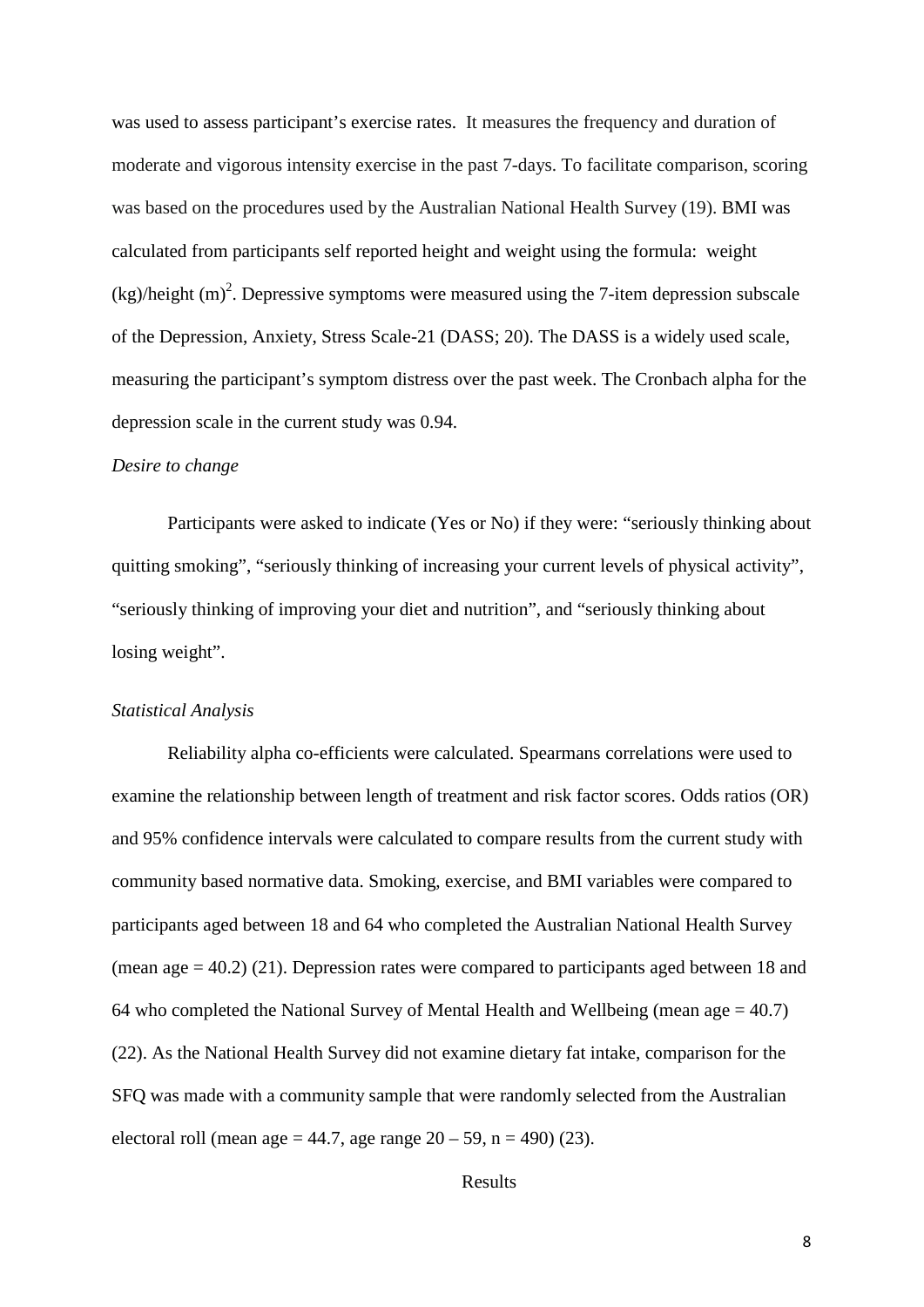#### *Sample*

Two hundred and twenty eight people agreed to participate in the study (93%). The majority of participants were male (82.5%), reported that alcohol was their primary substance of abuse (61%) and had previously been diagnosed with a mental illness (60%; see Table 1).

#### (Insert Table 1 about here)

#### *Smoking*

The majority of participants (77.2%) reported that they were current smokers, on average, smoking 20 cigarettes in the past 24-hours (range 2 to 50). Using the FTND, 78.2% of participants were classified as having 'high' or 'moderate' levels of nicotine dependence. Approximately one third of participants reported that they had increased their level of smoking since attending the residential facility (32.2%), 33.3% reported that their smoking had remained the same, and 34.5% reported that they had decreased their smoking. Of all smokers, 74.7% reported that they had tried to quit smoking previously, with 66.5% reporting that they were "seriously thinking about quitting". There was a significant relationship between the length of time the person had been in treatment and the person's score on the FTND (see Table 2). Overall, participants were approximately 13 times more likely to smoke than a community sample (OR = 13.63, 95% CI =  $6.92 - 26.84$ ; see Table 3).

#### *Dietary fat intake*

The majority of participants (60.7%) were found to be consuming a high fat diet and were approximately twice as likely to be consuming a high fat diet than the community sample (OR = 2.03, 95% CI = 1.15 – 3.57). Of the individuals who were consuming a high fat diet, 55.8% reported that they were "seriously thinking about improving their diet". *Physical activity*

In the past 7-days, 44.9% of participants reported engaging in moderate to high levels of physical activity. This rate is approximately 2-times higher than the general population,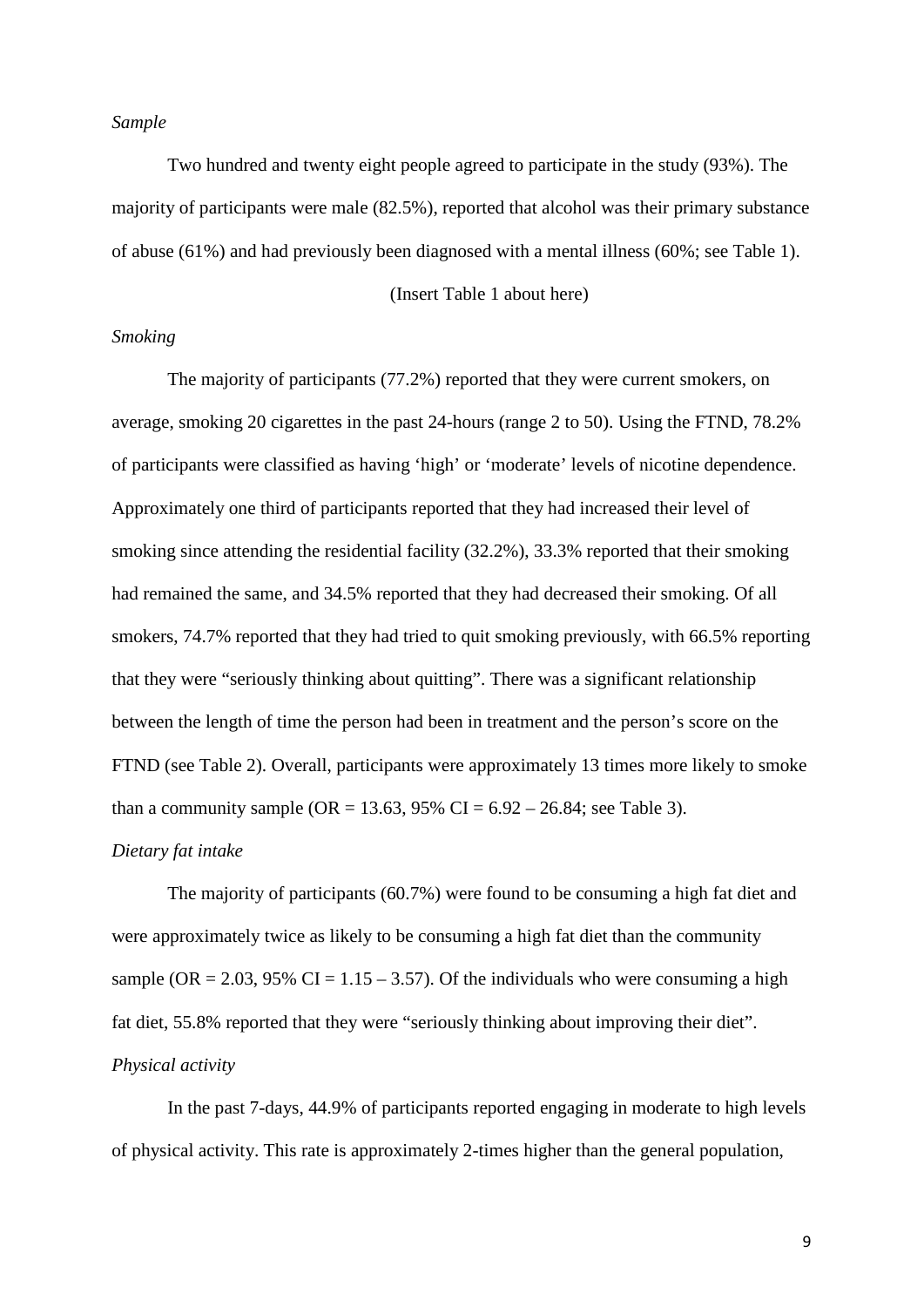where only 27.6% of participants engaged in moderate to high levels of physical activity (OR  $= 2.04$ , 95% CI = 1.13 – 3.66). Of the participants who were not engaging in moderate to high levels of physical activity, 81% were "seriously thinking about increasing their fitness levels".

#### *Body Mass Index (BMI)*

An examination of BMI scores revealed that 68.2% of participants were overweight or obese (43.3% and 24.9%, respectively). Of those overweight or obese participants, 66.9% were "seriously thinking about losing weight".

#### *Depression*

Thirty-six percent of participants reported that they had previously been diagnosed with depression. This was substantially higher than the community sample, with participants approximately 4 times more likely to have previously been diagnosed with depression ( $OR =$ 3.90, 95% CI =  $1.91 - 7.96$ ). Approximately 54.7% of participants reported moderate (25.6%) or severe to extremely severe (29.1%) levels of depressive symptoms on the DASS. There was a statistically significant negative relationship between the length of time the person had been in treatment and the person's score on DASS-21 depression subscale (see Table 2).

#### Insert Tables 2 and 3 about here

#### *Multiple risk factors*

As highlighted in Table 4, 96.3% of participants demonstrated at least one risk factor. For smokers in the study, 86.4% reported smoking and at least one other additional health risk factor.

Insert Table 4 about here

#### Discussion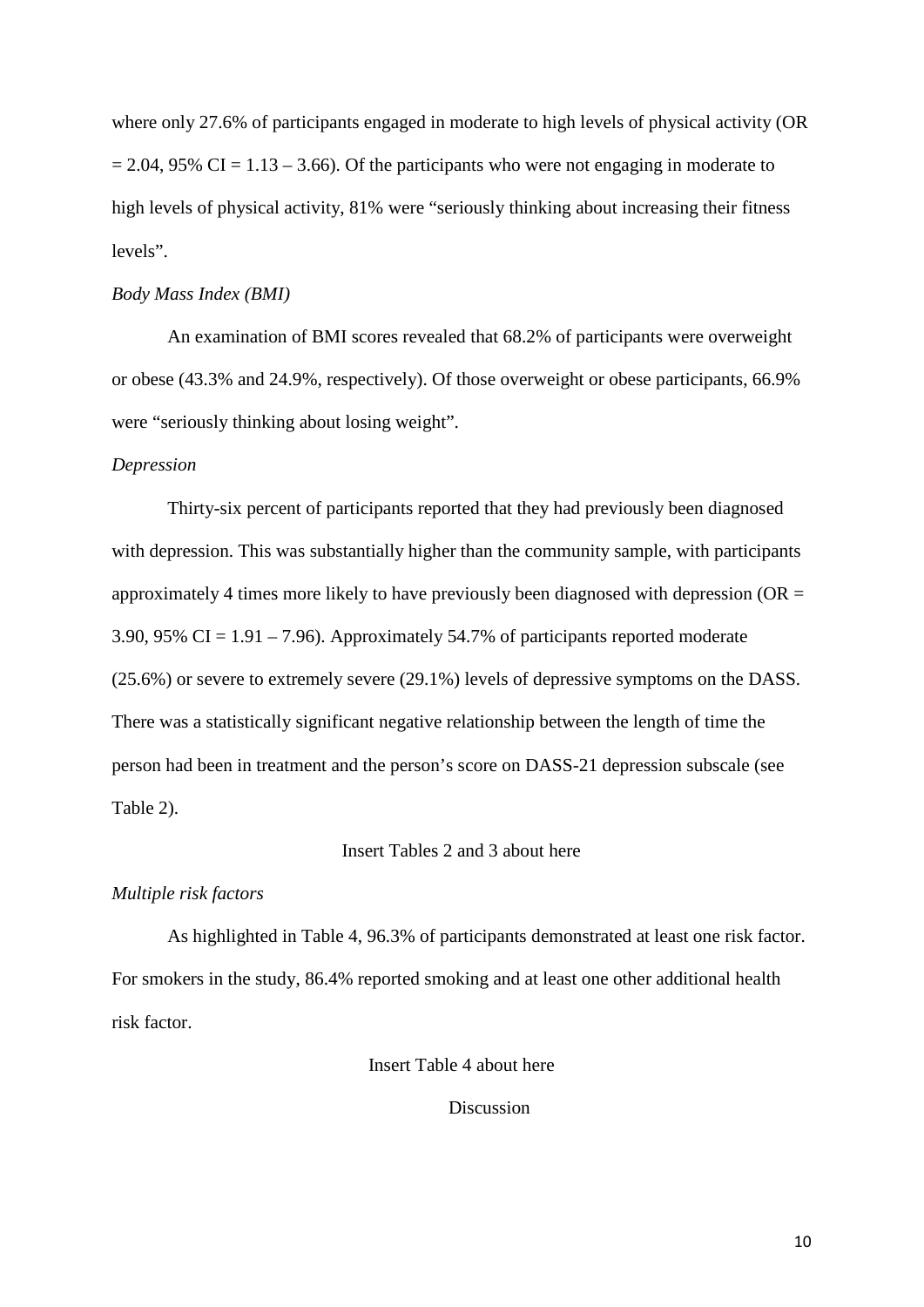Smoking continues to be a significant concern for this population. The majority of participants report smoking (77%) and demonstrated considerable levels of nicotine dependence. Additionally, the majority of smokers demonstrate at least one other lifestyle risk factor (86%). This is in addition to their extensive history of alcohol or substance abuse, making this population very susceptible to developing CVD and cancers. Encouragingly, 67% of participants reported that they were 'seriously considering quitting' and 75% of participants had previously made quit attempts. This suggests that participants might be more willing to engage in smoking cessation interventions than previously estimated by substance abuse clinicians and management [\(4\)](#page-14-3). The odds of smoking are 13 times higher for the inpatient sample than people from the general community. Likewise, the odds of previously being diagnosed with depression (4 times higher) or consuming a high fat diet (2 times higher) was higher than the general community. Encouragingly, the odds ratio indicated that participants were twice as likely to be engaging in regular exercise.

Correlations explored the potential relationships between length of stay in the residential program and the participant scores on the risk factors. Results indicated a statistically significant negative relationship between length of treatment and depressive symptoms, such that, depressive symptoms decrease the longer participants are in treatment. In contrast, neither dietary fat intake nor levels of exercise were related to length of stay. This suggests that the residential program is having a limited impact on improving these health behaviours. Of concern is the positive correlation between length of stay and nicotine dependence which raises concerns that the longer the person spends in treatment the more dependent they become on nicotine. This relationship is in line with 33% of participants reporting increases in their level of smoking since attending the residential program. It is important to note that these correlational analyses do not demonstrate causation. Future research is required to examine the mechanisms that underlie these relationships.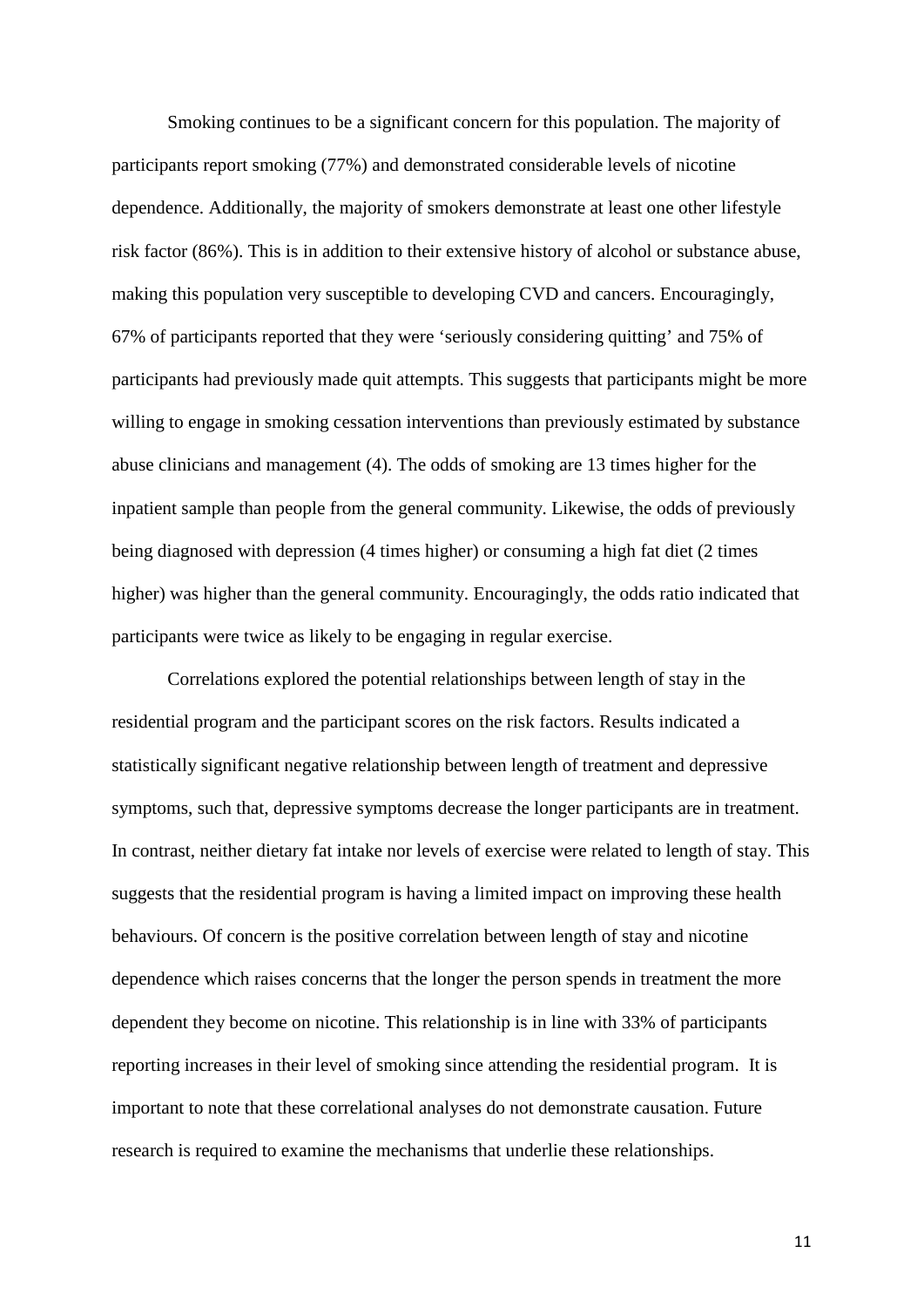The high frequency of smoking and other CVD and cancer risk factors suggests the need for multiple behaviour change interventions (11). Research on the general population now suggests that programs targeting multiple risk behaviours are feasible, effective, and efficient (12). Multi-component healthy lifestyles interventions are now being developed and trialled for people diagnosed with severe mental illness that target smoking, diet, physical activity and alcohol use [\(24\)](#page-16-6). However, there has been reluctance within the substance abuse field to adopt these practices. This is largely the result of long-standing beliefs amongst service providers that attempting to make too many lifestyle changes will undermine the person's recovery from addiction. This view is at odds with increasing empirical support for the use of multiple behaviour-change interventions (12). For example, a meta-analytic review of smoking cessation interventions suggests that addressing smoking during alcohol and other substance abuse treatment may actually enhance longer-term sobriety outcomes (14). Residential services provide long-term, structured and stable drug free environments. This provides an ideal opportunity to target multiple risks in a systematic fashion. An important area of further study would involve examining the effectiveness of introducing multiple health behaviour change interventions (i.e. healthy lifestyles programs) within residential substance abuse settings. As part of this process it is important to consider strategies to assist the participant to maintain positive changes once they return to their home. With the increasing empirical support for the use of telephone delivered continuing care protocols to enhance substance abuse outcomes [\(25\)](#page-16-7), it may be useful for researchers to consider how these types of interventions can focus more broadly on other health risk behaviours.

Limitations of the current study include the cross-sectional and self-report nature of the data. Although attempts were made to make comparisons to representative community samples that used a similar age range, the mean age of participants in the current sample was slightly lower than those of the community surveys. Future research would be improved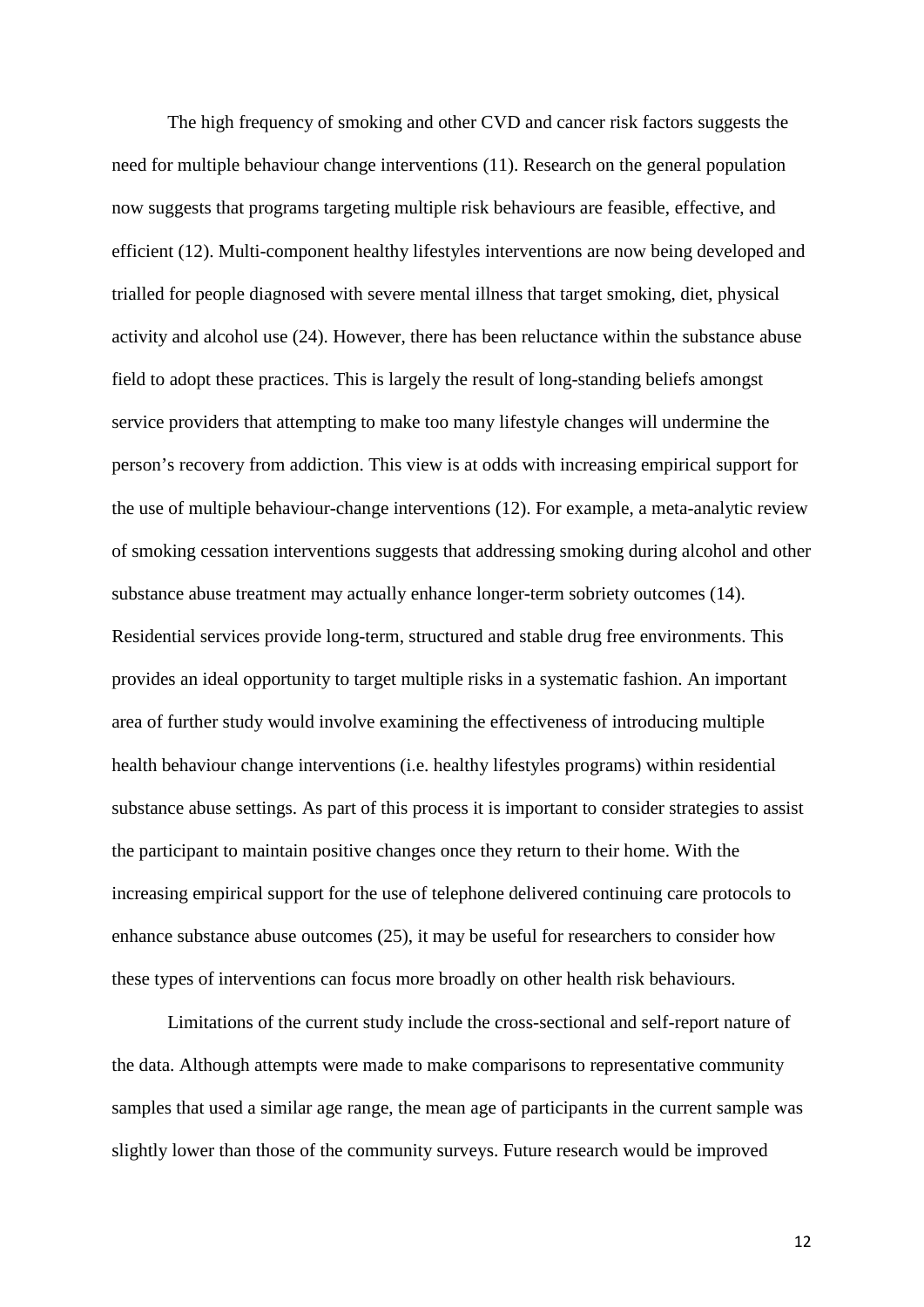through the use of clinical interviews, formal diagnostic assessments and the use of biomedical measures. Examining participant's health behaviours longitudinally, both throughout their stay and at follow-up is recommended. Generalisability would also be improved if future research examined multiple service providers, included participants from other treatment settings (e.g. methadone programs, outpatient treatment) and had larger sample sizes. Not withstanding these limitations, the current study provides baseline information on people attending residential substance abuse treatment. It demonstrates that participants are at an elevated risk of developing CVD and cancer as a result of their history of substance abuse problems, smoking and other risk factors. It is important that trials are conducted that examine the most effective ways to target these risks within residential treatment. It may be advantageous for residential substance abuse services to consider the use of computer delivered interventions, such as the Self-Help for Alcohol and other drug use and Depression program [\(26,](#page-16-8) [27\)](#page-17-0) (SHADE). There is increasing empirical support for these types of programs and they have the advantage that they are relatively low-cost to deliver and help to ensure that program content is delivered consistently. It may also be important for residential substance abuse services to consider broader organisational change (e.g. smoke free settings, improving availability of healthy foods).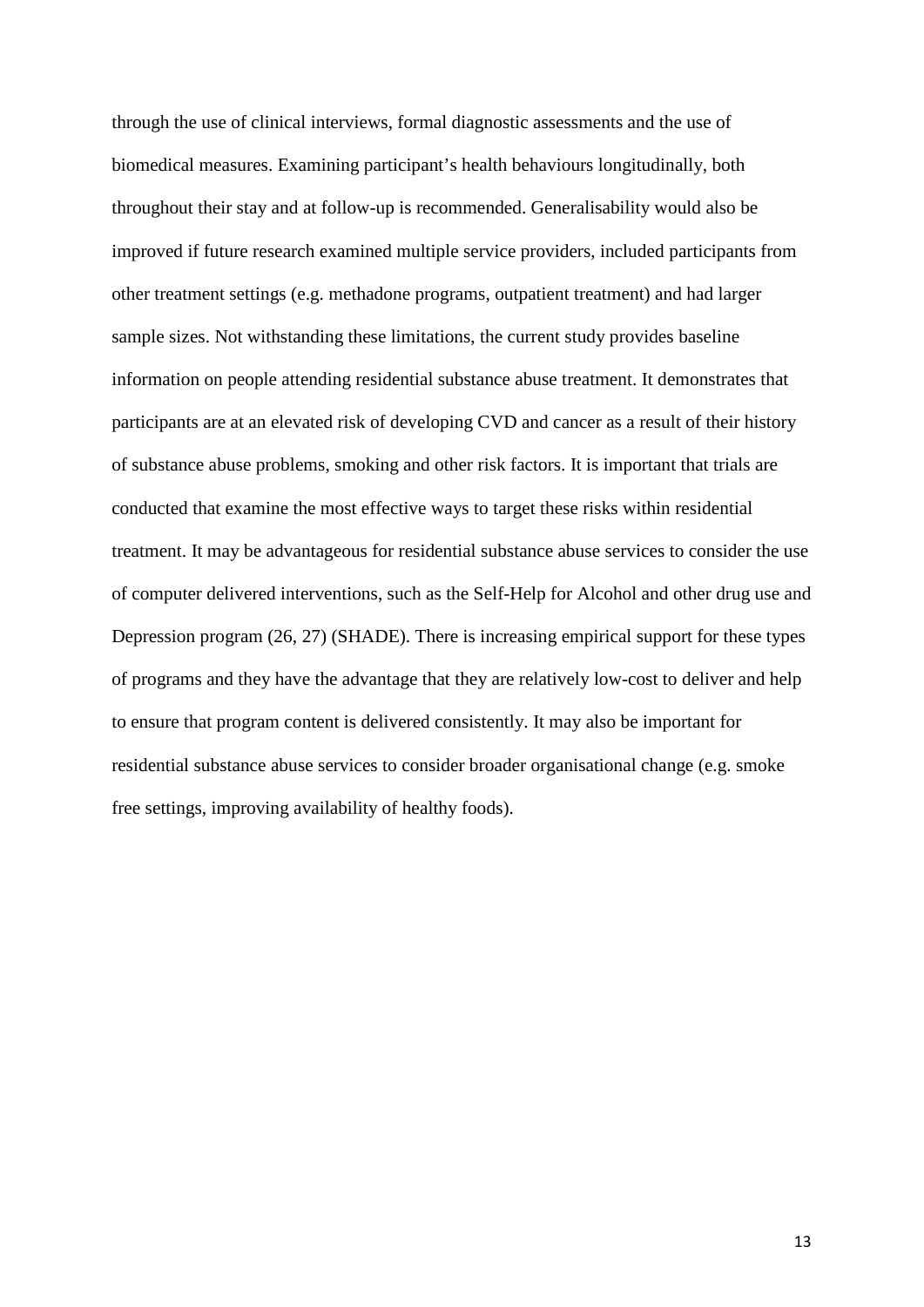#### References

<span id="page-14-0"></span>1. Baker A, Ivers R, Bowman J, Butler T, Kay-Lambkin F, Wye P, et al. Where there's smoke, there's fire: high prevalence of smoking among some sub-populations and recommendations for intervention. Drug and Alcohol Review. 2006;25:85-96.

<span id="page-14-1"></span>2. Hughes JR, Carpenter MJ. The feasibility of smoking reduction: an update. Addiction. 2005;100:1074-89.

<span id="page-14-2"></span>3. Hurt RD, Offord KP, Croghan IT, Gomez-Dahl L, Kotte TE, Morse RM, et al. Mortality following inpatient addictions treatment. Role of tobacco use in a communitybased cohort. JAMA: The Journal of the American Medical Association. 1996;275:1097-103.

<span id="page-14-3"></span>4. Walsh R, Bowman J, Tzelepis F, Lecathelinais C. Smoking cessation interventions in Australian drug treatment agencies: a national survey of attitudes and practices. Drug and Alcohol Review. 2005;24:235-44.

<span id="page-14-4"></span>5. Baca CT, Yahne CE. Smoking cessation during substance abuse treatment: What you need to know. Journal of Substance Abuse Treatment. 2009;36:205-19.

6. Prochaska JJ, Delucchi K, Hall SM. A Meta-Analysis of Smoking Cessation Interventions With Individuals in Substance Abuse Treatment or Recovery. Journal of Consulting and Clinical Psychology. 2004;72:1144-56.

7. Bowman J, Walsh R. Smoking intervention within alcohol and other drug treatment services: a selective review with suggestions for practical management. Drug and Alcohol Review. 2003;22:73-82.

<span id="page-14-5"></span>8. Eyre H, Kahn R, Robertson RM, Barrett EJ, Mensingon C. Preventing cancer, cardiovascular disease, and diabetes: A common agenda for the American Cancer Society, the American Diabetes Association, and the American Heart Association. Commentary. Diabetes care. 2004;27:1812-24.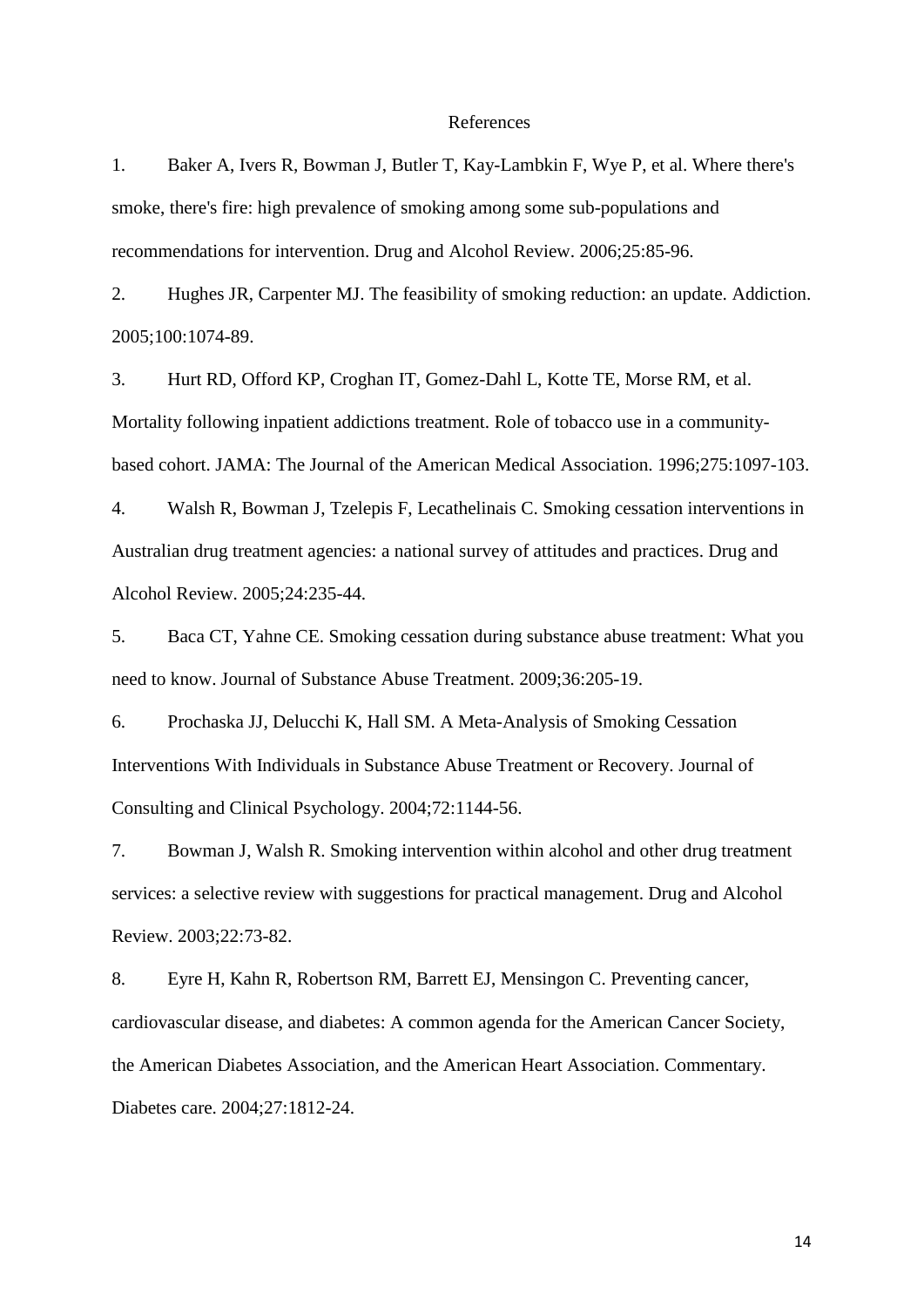<span id="page-15-0"></span>9. Emerson MH, Glovsky E, Amaro H, Nieves R. Unhealthy Weight Gain During Treatment for Alcohol and Drug Use in Four Residential Programs for Latina and African American Women. Substance Use & amp; Misuse. 2009;44:1553-65.

<span id="page-15-1"></span>10. Kleiner K, Gold M, Frostpineda K, Lenzbrunsman B, Perri M, Jacobs W. Body Mass Index and Alcohol Use. Journal of Addictive Diseases. 2004;23:105-18.

<span id="page-15-2"></span>11. Read JP, Brown RA. The role of physical exercise in alcoholism treatment and recovery. Professional Psychology: Research & Practice. 2003;34:49-56.

12. Read JP, Brown RA, Marcus BH, Kahler CW, Ramsey SE, Dubreuil ME, et al. Exercise attitudes and behaviors among persons in treatment for alcohol use disorders. Journal of Substance Abuse Treatment. 2001;21:199-206.

13. Brown RA, Abrantes AM, Read JP, Marcus BH, Jakicic J, Strong DR, et al. Aerobic Exercise for Alcohol Recovery: Rationale, Program Description, and Preliminary Findings. Behavior Modification. 2008;33:220-49.

<span id="page-15-3"></span>14. Spring B, Howe D, Berendsen M, McFadden HG, Hitchcock K, Rademaker AW, et al. Behavioral intervention to promote smoking cessation and prevent weight gain: a systematic review and meta-analysis. Addiction. 2009;104:1472-86.

<span id="page-15-4"></span>15. Yusuf S, Hawken S, Ôunpuu S, Dans T, Avezum A, Lanas F, et al. Effect of potentially modifiable risk factors associated with myocardial infarction in 52 countries (the INTERHEART study): case-control study. The Lancet. 2004;364:937-52.

<span id="page-15-5"></span>16. Hetherington T, Kozlowski L, Frecker R, Fagerstrom K. The Fagerstrom Test for Nicotine Dependence: a revision of the Fagerstrom Tolerance Questionnaire. British Journal of Addiction 1991;86:1119-27.

<span id="page-15-6"></span>17. Dobson A, Blijlevens R, Alexander H, Croce N, Heller R, Higginbotham N, et al. Short fat questionnaire: a self administered measure of fat-intake behaviour. Australian Journal of Public Health. 1993;17:144-9.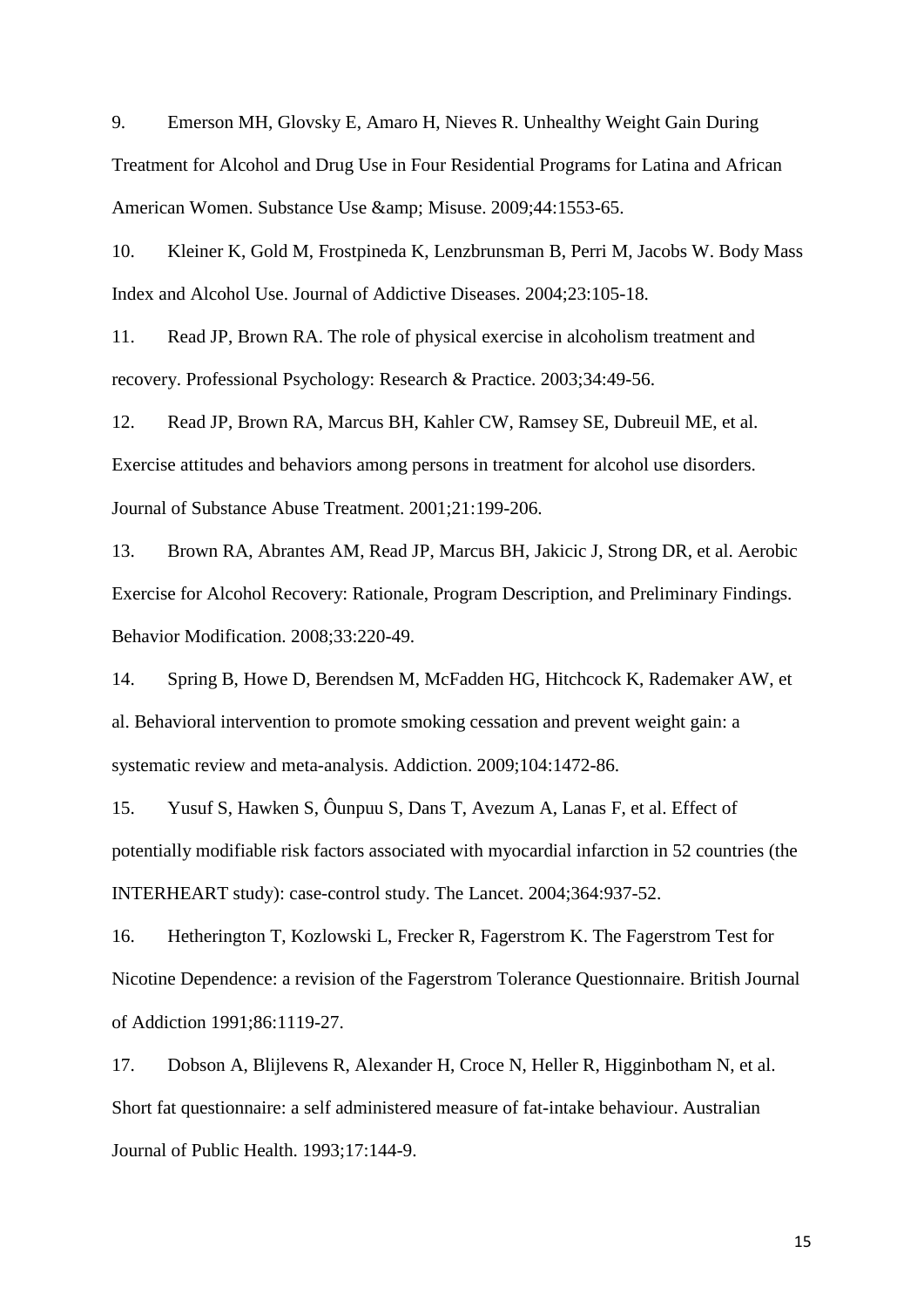<span id="page-16-0"></span>18. Craig CL, Marshall AL, Sjöström M, Bauman AE, Booth ML, Ainsworth BE, et al. International physical activity questionnaire: 12-Country reliability and validity. Medicine and Science in Sports and Exercise. 2003;35:1381-95.

<span id="page-16-1"></span>19. Statistics ABo. National Health Survey: Users Guide - electronic. Canberra: Australian Bureau of Statistics; 2009.

<span id="page-16-2"></span>20. Lovibond SH, Lovibond PF. Manual for the Depression Anxiety Stress Scales (DASS). Sydney: Psychology Foundation; 1995.

<span id="page-16-3"></span>21. Statistics ABo. National Survey of Mental Health and Wellbeing: Summary of Results, 20072008. Report No.: 4326.0.

<span id="page-16-4"></span>22. Statistics ABo. National survey of mental health and wellbeing 2007 (Cat. no. 4326.0). Canberra2007.

<span id="page-16-5"></span>23. Granger RH, Blizzard L, Fryer JL, Dwyer T. Association between dietary fat and skin cancer in an Australian population using case-control and cohort study designs. BMC Cancer. 2006;6:1-7.

<span id="page-16-6"></span>24. Baker A, Kay-Lambkin F, Richmond R, Filia S, Castle D, Williams J, et al. Study protocol: a randomised controlled trial investigating the effect of a healthy lifestyle intervention for people with severe mental disorders. BMC Public Health. [Study protocol]. 2011;11:10.

<span id="page-16-7"></span>25. McKay JR, Lynch KG, Coviello D, Morrison R, Cary MS, Skalina L, et al. Randomized trial of continuing care enhancements for cocaine-dependent patients following initial engagement. Journal of Consulting and Clinical Psychology. 2010;78:111-20.

<span id="page-16-8"></span>26. Kay-Lambkin FJ, Baker AL, Lewin TJ, Carr VJ. Computer-based psychological treatment for comorbid depression and problematic alcohol and/or cannabis use: a randomized controlled trial of clinical efficacy. Addiction. 2009;104:378-88.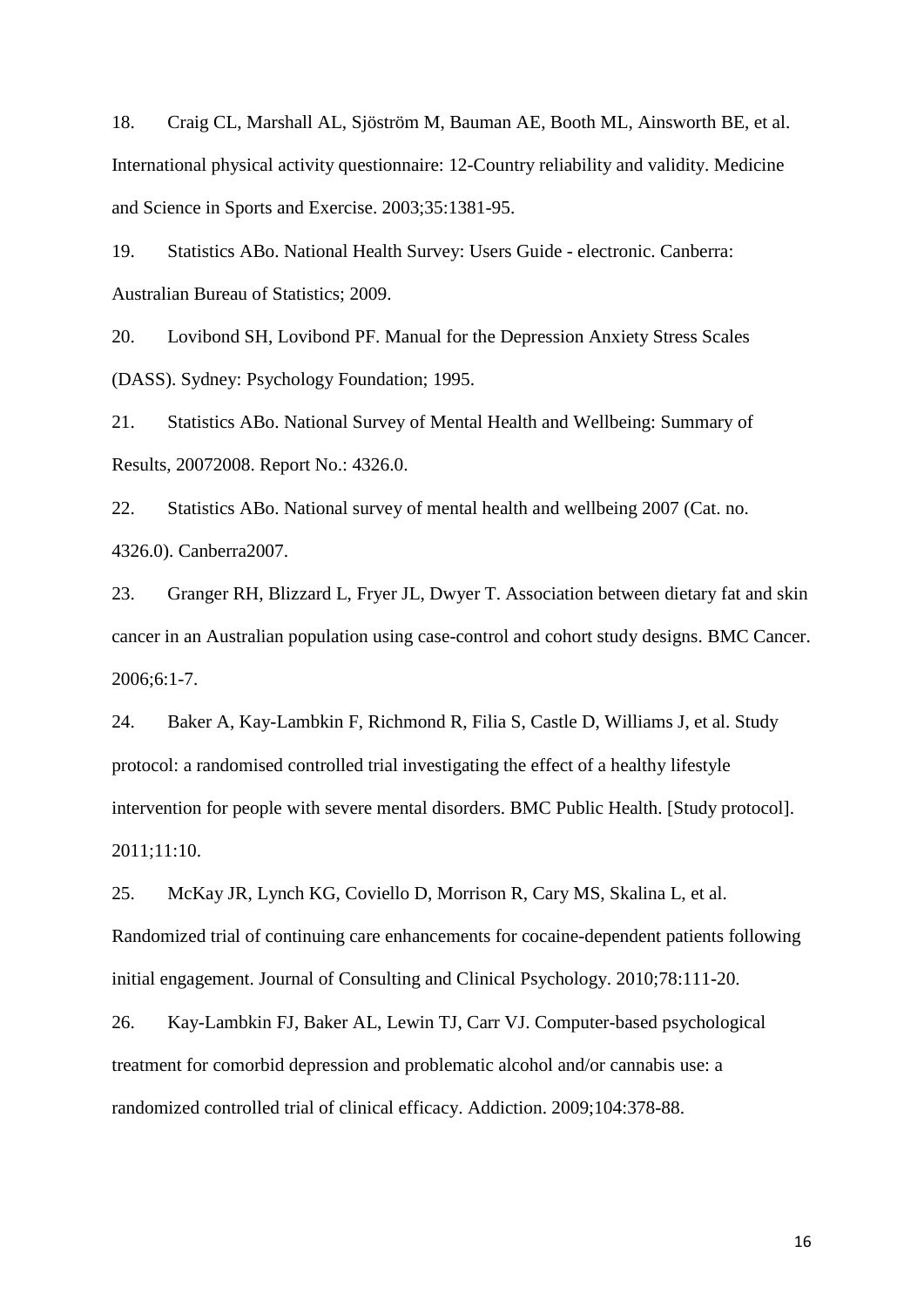<span id="page-17-0"></span>27. Kay-Lambkin F, Baker A, Kelly B, Lewin TJ. Clinician-assisted computerised versus therapist-delivered treatment for depressive and addictive disorders: a randomised controlled trial. The Medical Journal of Australia. 2011;195:S44-S50.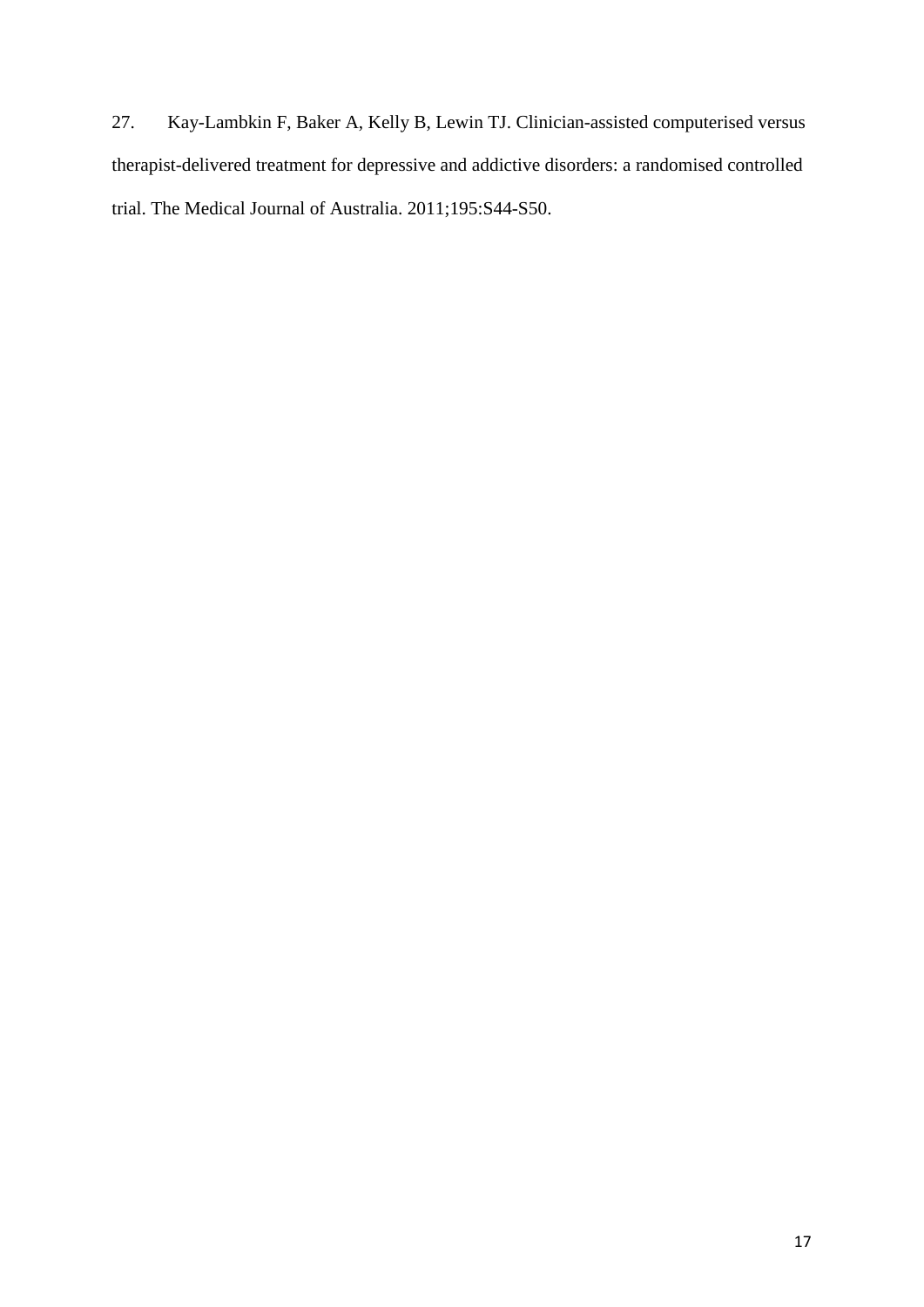# Acknowledgements

This study was partially funded by The Salvation Army.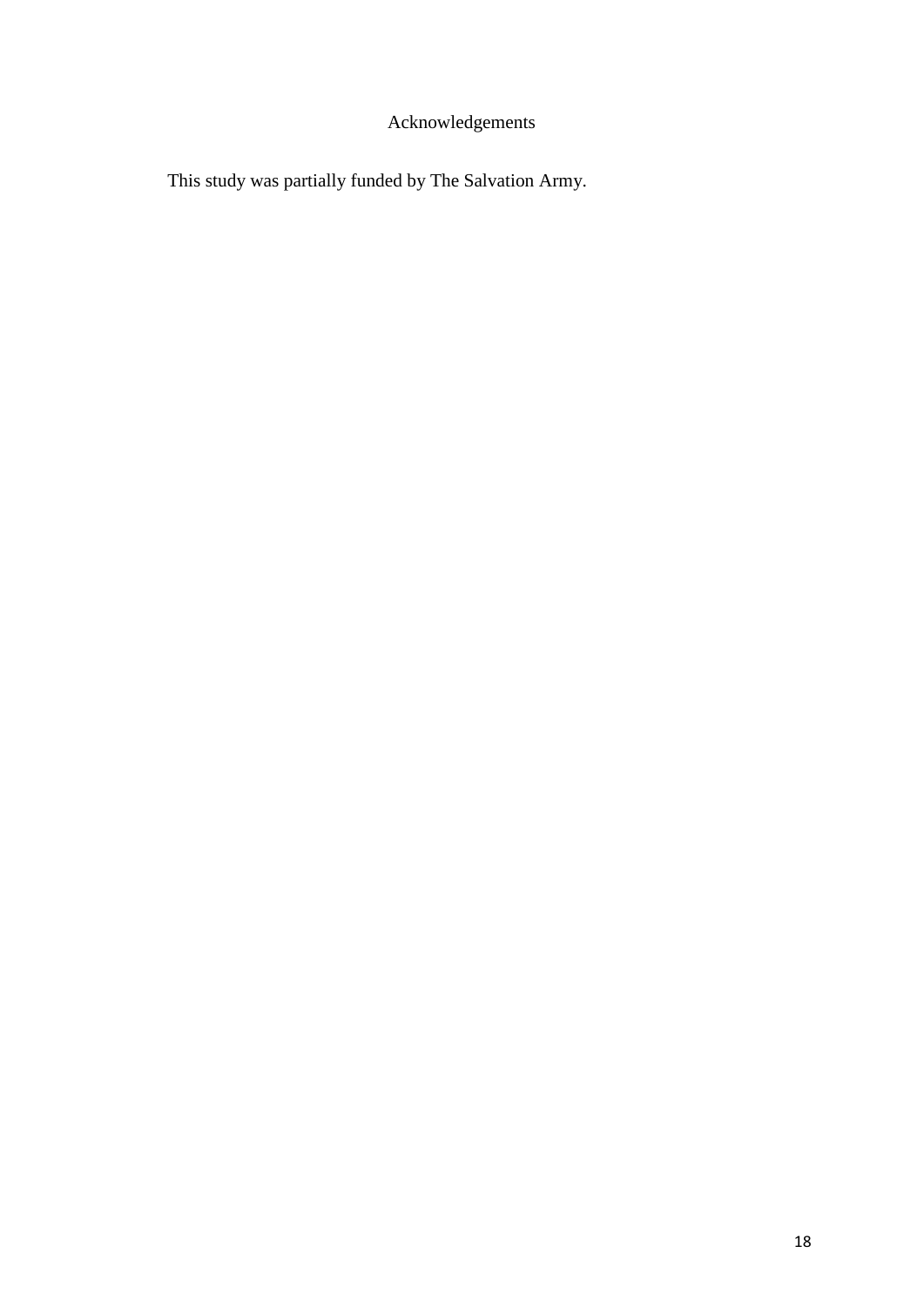### Table 1

Clinical characteristics of participants attending The Salvation Army residential substance abuse programs  $(N = 228)$ 

| Characteristics                                       | $\boldsymbol{n}$ | $\%$ | $\boldsymbol{M}$ | SD    |
|-------------------------------------------------------|------------------|------|------------------|-------|
| Gender (male)                                         | 188              | 82.5 |                  |       |
| Age $(years)^1$                                       |                  |      | 38.23            | 10.53 |
| Length of substance abuse problem (years)             |                  |      | 19.08            | 9.89  |
| Total weeks in residential unit                       |                  |      | 14.00            | 14.02 |
| Attended previous D&A treatment (yes)                 | 150              | 65.8 |                  |       |
| Current smokers                                       | 176              | 77.2 |                  |       |
| Self reported primary substance of Abuse <sup>2</sup> |                  |      |                  |       |
| Alcohol                                               | 133              | 58.3 |                  |       |
| Amphetamines                                          | 40               | 17.5 |                  |       |
| Heroin                                                | 18               | 7.9  |                  |       |
| Cannabis                                              | 13               | 5.7  |                  |       |
| Other                                                 | 24               | 10.5 |                  |       |
| Previous mental health diagnosis (Yes)                | 137              | 60.1 |                  |       |
| Self reported mental health diagnosis <sup>3</sup>    |                  |      |                  |       |
| Mood disorders                                        | 83               | 36.4 |                  |       |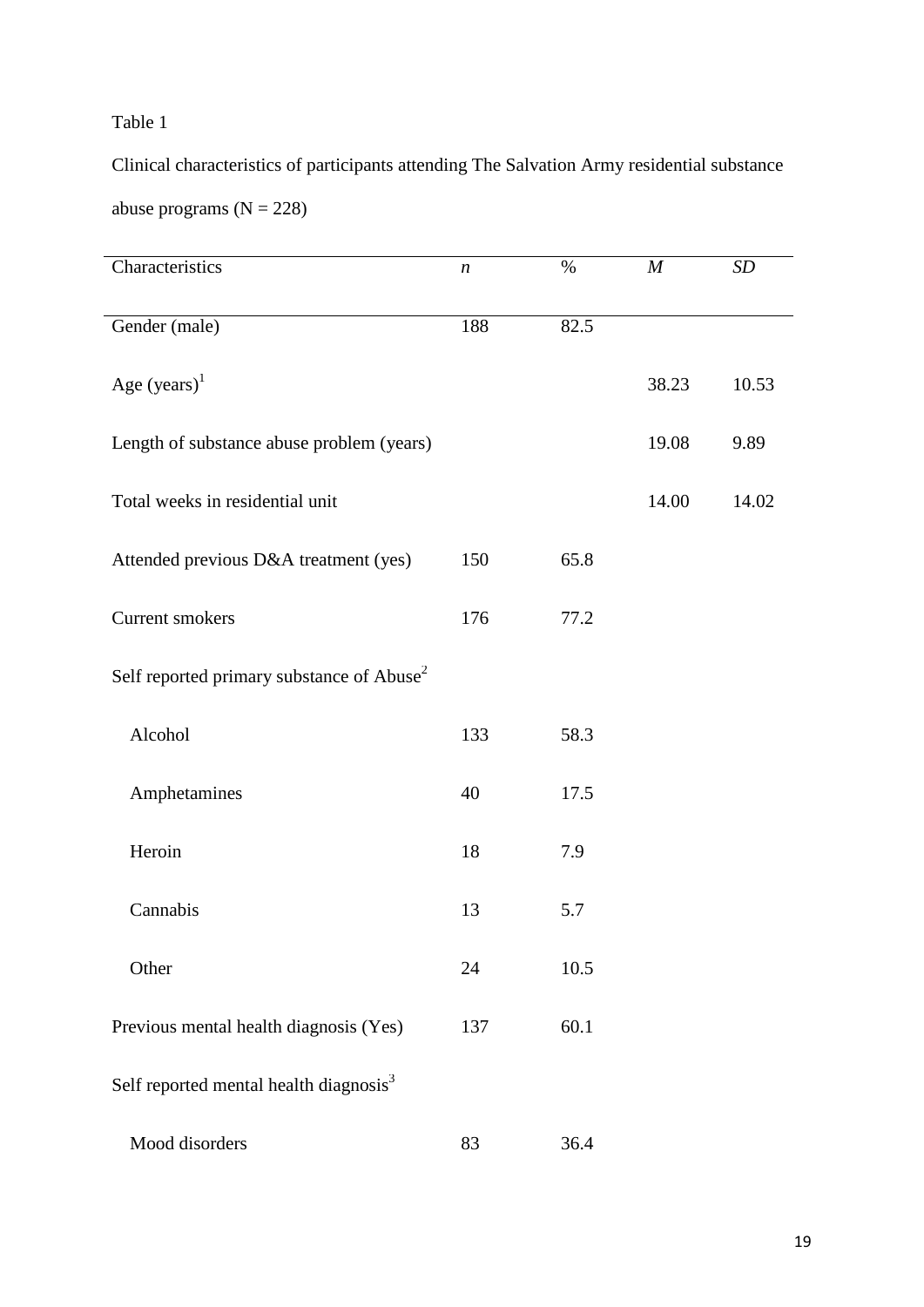| Anxiety disorders   | 33 | 14.5 |
|---------------------|----|------|
| Psychotic disorders | 20 | 8.8  |
| Bi-polar            | 18 | 7.9  |
| Other               | 16 | 7.0  |

Note: <sup>1</sup>Age range 18 to 69 years. <sup>2</sup>No participants identified smoking as their primary substance of abuse. <sup>3</sup>Participants could report more than one mental health diagnosis.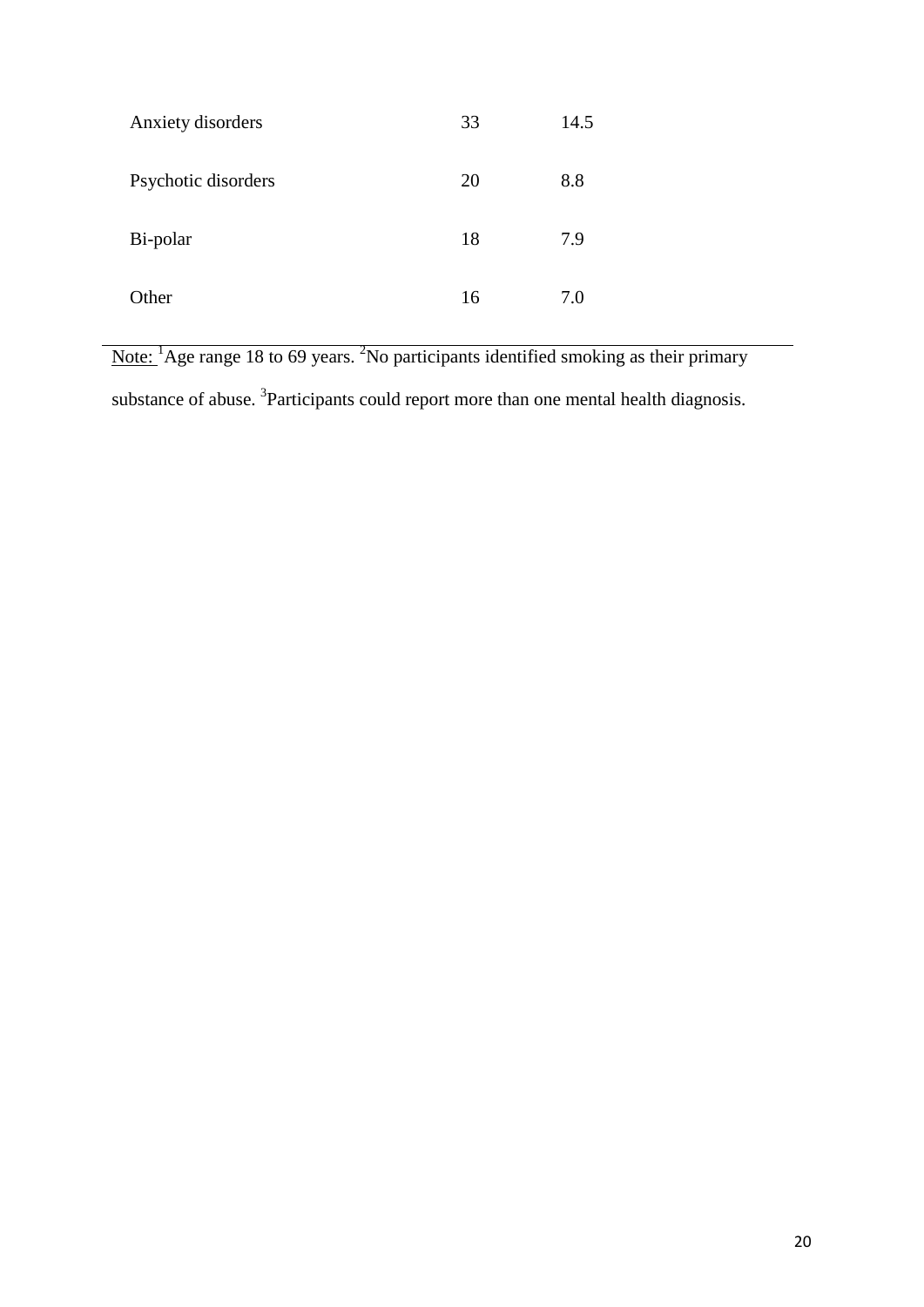Table 2

Spearmans correlations between length of time in treatment and risk factors for CVD and cancer

| Risk factor                      | $\boldsymbol{M}$ | SD      | Weeks in treatment $(r_s)^1$ |
|----------------------------------|------------------|---------|------------------------------|
| Nicotine dependence <sup>2</sup> | 5.97             | 2.14    | $.16*$                       |
| Dietary fat intake <sup>3</sup>  | 29.63            | 9.35    | $-.01$                       |
| Exercise <sup>4</sup>            | 2126.76          | 4095.54 | .04                          |
| Body Mass Index                  | 27.46            | 4.96    | .06                          |
| Depressive symptoms <sup>5</sup> | 15.35            | 11.92   | $-.23**$                     |

Note.  $* p < .05$ ,  $** p < .01$ . <sup>1</sup>Spearmans Rank Correlation Co-efficient between the number of weeks the participant had spent in treatment and each risk factor. <sup>2</sup> Fagerstrom Test of Nicotine Dependence.<sup>3</sup> Short Fat Questionnaire.<sup>4</sup> International Physical Activity Questionnaire. <sup>5</sup>Depression subscale of the Depression, Anxiety and Stress Scale.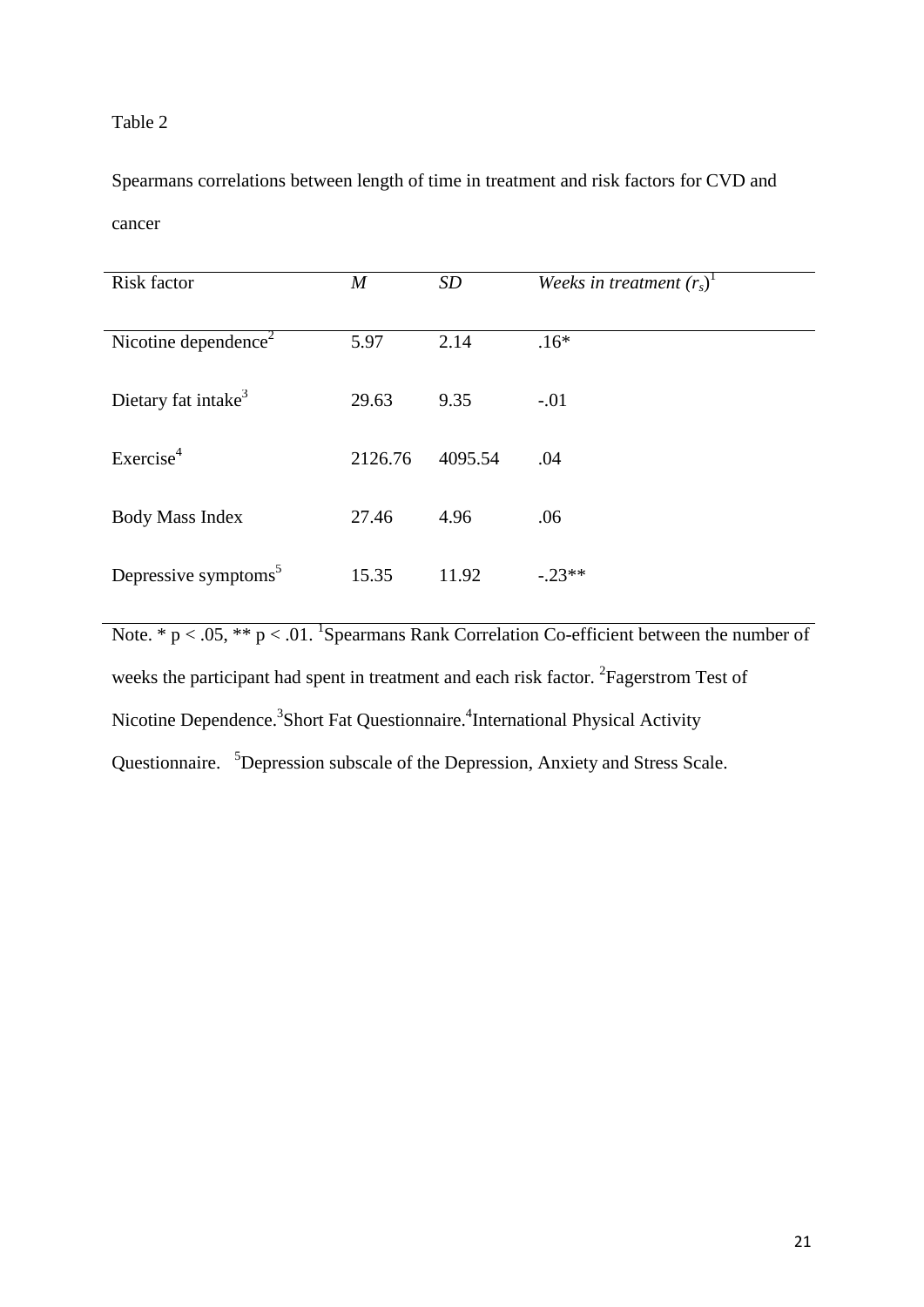## Table 3.

The prevalence of cardiovascular risk factors for people attending residential substance abuse treatment ( $n = 223$ ) and for the general population

|                                  |      | Residential substance |       |      | Community population |       | <b>OR</b> | 95% CI         |
|----------------------------------|------|-----------------------|-------|------|----------------------|-------|-----------|----------------|
|                                  |      | abuse treatment       |       |      |                      |       |           |                |
| Characteristic                   | Men  | Women                 | Total | Men  | Women                | Total |           |                |
|                                  | (% ) | (% )                  | (% )  | (% ) | (% )                 | (% )  |           |                |
| Current smoker                   | 73.9 | 89.7                  | 77.2  | 21.8 | 18.0                 | 19.9  | 13.63     | $6.92 - 26.84$ |
| Fat content of diet <sup>1</sup> |      |                       |       |      |                      |       |           |                |
| High                             | 56.4 | 43.2                  | 53.6  | 45.1 | 28.2                 | 36.3  | 2.03      | $1.15 - 3.57$  |
| Medium                           | 30.2 | 24.4                  | 29.3  | 35.0 | 38.8                 | 36.9  | 0.71      | $0.39 - 1.28$  |
| Low                              | 13.4 | 32.4                  | 17.1  | 19.9 | 33.1                 | 26.8  | 0.56      | $0.29 - 1.12$  |
| Exercise <sup>2</sup>            |      |                       |       |      |                      |       |           |                |
| Sedentary to                     | 52.7 | 72.5                  | 55.1  | 67.9 | 75.0                 | 71.4  | 0.49      | $0.27 - 0.88$  |
| low                              |      |                       |       |      |                      |       |           |                |
| Moderate to                      | 47.3 | 27.5                  | 44.9  | 32.1 | 25.0                 | 28.56 | 2.04      | $1.13 - 3.66$  |
| High                             |      |                       |       |      |                      |       |           |                |
| Body Mass Index <sup>3</sup>     |      |                       |       |      |                      |       |           |                |
| Obese                            | 24.7 | 27.6                  | 24.9  | 22.6 | 20.0                 | 21.3  | 1.23      | $0.63 - 2.37$  |
| Overweight                       | 45.8 | 27.6                  | 43.3  | 40.2 | 27.21                | 33.9  | 1.49      | $0.84 - 2.64$  |
| Normal                           | 28.3 | 41.4                  | 29.8  | 35.8 | 49.09                | 42.2  | 0.58      | $0.32 - 1.04$  |
| weight                           |      |                       |       |      |                      |       |           |                |
| Under                            | 0.6  | 3.4                   | 1.00  | 1.5  | 3.73                 | 2.6   | 0.38      | $0.04 - 3.86$  |
| weight                           |      |                       |       |      |                      |       |           |                |
| Depression <sup>4</sup>          | 33.0 | 50.0                  | 36.4  | 9.6  | 16.0                 | 12.8  | 3.90      | $1.91 - 7.96$  |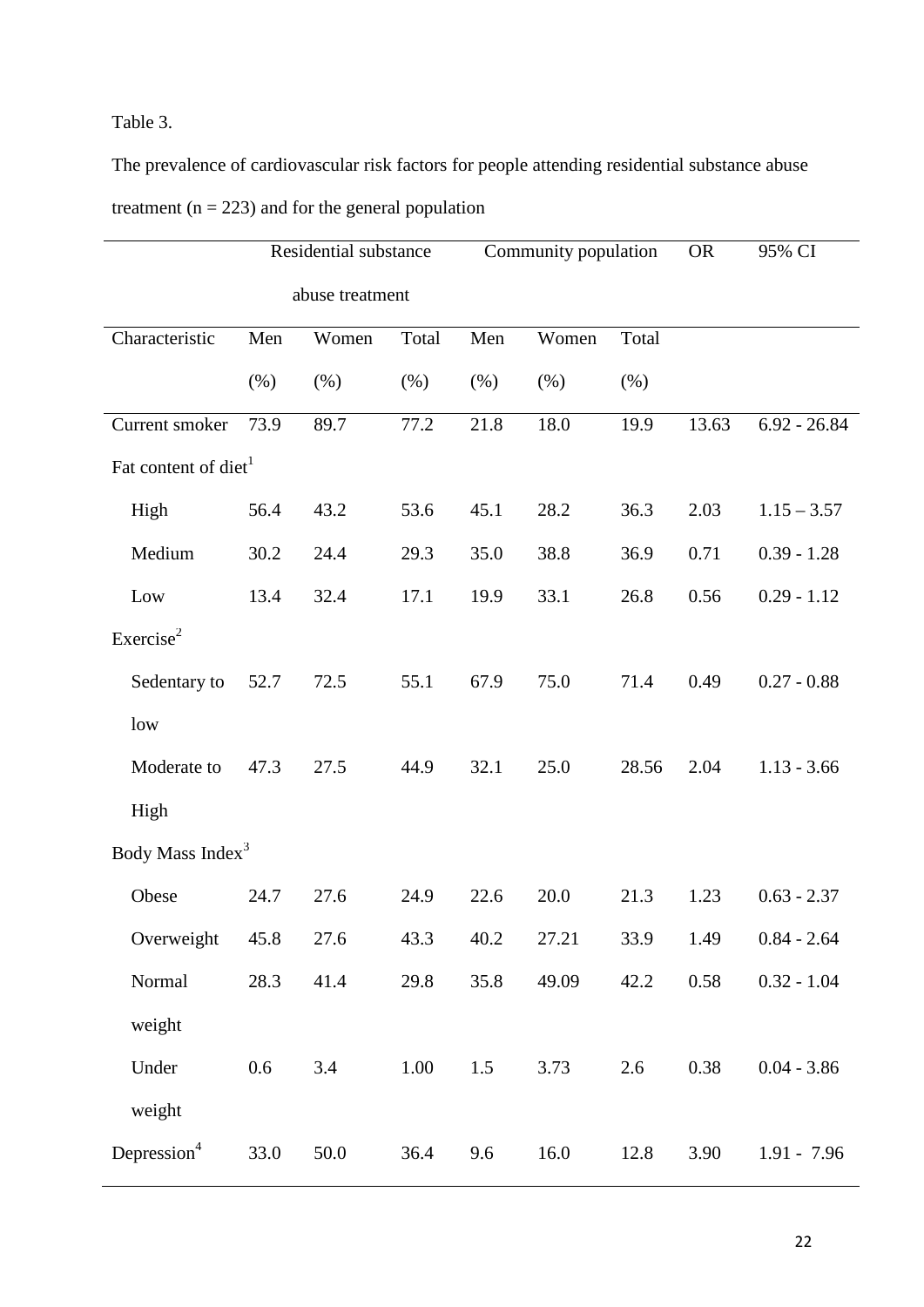Notes. OR = Odds Ratio. CI = Confidence Interval. <sup>1</sup>Short Fat Questionnaire: low  $(0 -$ 21), moderate  $(22 – 28)$ , and high  $(29 – 51)$ . <sup>2</sup>International Physical Activity Questionnaire. Participant scores of 800 or higher were classified as 'moderate to high' and scores less than 800 were classified as 'low to moderate'  $(19)$ . <sup>3</sup>Body Mass Index cut-off points classified the participants as underweight (less than 18.5), normal weight (18.5 -24.9), overweight (25 – 29.9) or obese (more than 30).  $\mathrm{^{4}SeIf}$  reported previous diagnosis of depression for the residential substance abuse population. Participants in the community sample completed the Composite International Diagnostic Interview (CIDI).